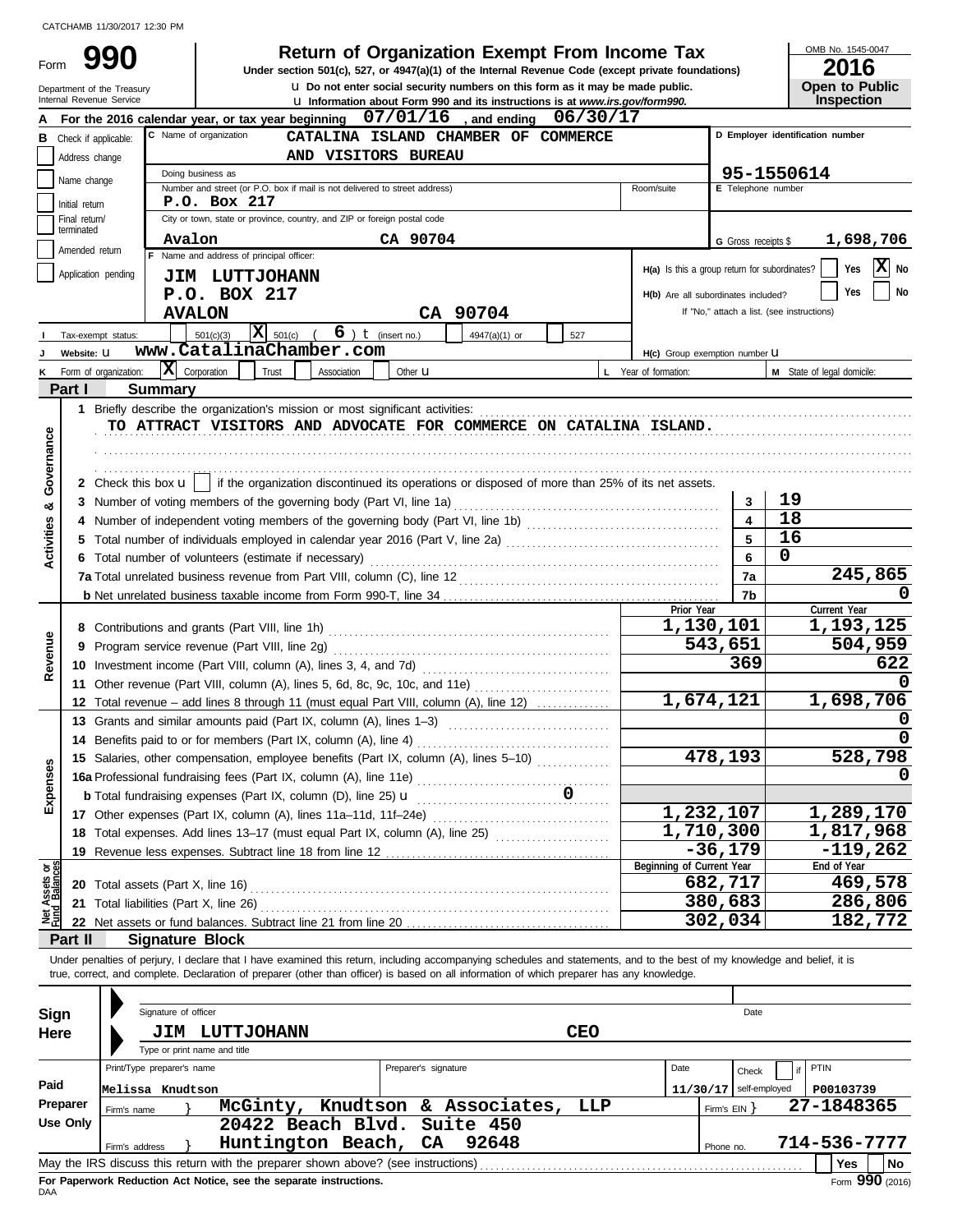| Form 990 (2016) CATALINA ISLAND CHAMBER OF COMMERCE                 |                                                                                                                                | 95-1550614                              | Page 2       |
|---------------------------------------------------------------------|--------------------------------------------------------------------------------------------------------------------------------|-----------------------------------------|--------------|
| Part III                                                            | <b>Statement of Program Service Accomplishments</b>                                                                            |                                         |              |
|                                                                     |                                                                                                                                |                                         |              |
| 1 Briefly describe the organization's mission:                      |                                                                                                                                |                                         |              |
|                                                                     | TO ATTRACT VISITORS AND ADVOCATE FOR COMMERCE ON CATALINA ISLAND.                                                              |                                         |              |
|                                                                     |                                                                                                                                |                                         |              |
|                                                                     |                                                                                                                                |                                         |              |
|                                                                     |                                                                                                                                |                                         |              |
| $\mathbf{2}$                                                        | Did the organization undertake any significant program services during the year which were not listed on the                   |                                         |              |
| prior Form 990 or 990-EZ?                                           |                                                                                                                                |                                         | Yes $ X $ No |
| If "Yes," describe these new services on Schedule O.                |                                                                                                                                |                                         |              |
| 3                                                                   | Did the organization cease conducting, or make significant changes in how it conducts, any program                             |                                         |              |
| services?                                                           |                                                                                                                                |                                         | Yes $X$ No   |
| If "Yes," describe these changes on Schedule O.                     |                                                                                                                                |                                         |              |
| 4                                                                   | Describe the organization's program service accomplishments for each of its three largest program services, as measured by     |                                         |              |
|                                                                     | expenses. Section 501(c)(3) and 501(c)(4) organizations are required to report the amount of grants and allocations to others, |                                         |              |
|                                                                     | the total expenses, and revenue, if any, for each program service reported.                                                    |                                         |              |
|                                                                     |                                                                                                                                |                                         |              |
| 4a (Code:<br>) (Expenses \$                                         | including grants of \$                                                                                                         |                                         |              |
|                                                                     | PROVIDE MARKETING AND PUBLIC RELATIONS ON CATALINA ISLAND.                                                                     |                                         |              |
|                                                                     |                                                                                                                                |                                         |              |
|                                                                     |                                                                                                                                |                                         |              |
|                                                                     |                                                                                                                                |                                         |              |
|                                                                     |                                                                                                                                |                                         |              |
|                                                                     |                                                                                                                                |                                         |              |
|                                                                     |                                                                                                                                |                                         |              |
|                                                                     |                                                                                                                                |                                         |              |
|                                                                     |                                                                                                                                |                                         |              |
|                                                                     |                                                                                                                                |                                         |              |
|                                                                     |                                                                                                                                |                                         |              |
|                                                                     |                                                                                                                                |                                         |              |
|                                                                     |                                                                                                                                |                                         |              |
| 4b (Code:<br>) (Expenses \$                                         | including grants of \$                                                                                                         |                                         |              |
|                                                                     | PROVIDE VISITOR SERVICES ON CATALINA ISLAND.                                                                                   |                                         |              |
|                                                                     |                                                                                                                                |                                         |              |
|                                                                     |                                                                                                                                |                                         |              |
|                                                                     |                                                                                                                                |                                         |              |
|                                                                     |                                                                                                                                |                                         |              |
|                                                                     |                                                                                                                                |                                         |              |
|                                                                     |                                                                                                                                |                                         |              |
|                                                                     |                                                                                                                                |                                         |              |
|                                                                     |                                                                                                                                |                                         |              |
|                                                                     |                                                                                                                                |                                         |              |
|                                                                     |                                                                                                                                |                                         |              |
|                                                                     |                                                                                                                                |                                         |              |
| 4c (Code:<br>) (Expenses \$                                         | including grants of \$                                                                                                         | ) (Revenue \$                           |              |
| PROVIDE PROGRAMS AND                                                | <b>EVENTS</b>                                                                                                                  | TO PROMOTE AND ENHANCE CATALINA ISLAND. |              |
|                                                                     |                                                                                                                                |                                         |              |
|                                                                     |                                                                                                                                |                                         |              |
|                                                                     |                                                                                                                                |                                         |              |
|                                                                     |                                                                                                                                |                                         |              |
|                                                                     |                                                                                                                                |                                         |              |
|                                                                     |                                                                                                                                |                                         |              |
|                                                                     |                                                                                                                                |                                         |              |
|                                                                     |                                                                                                                                |                                         |              |
|                                                                     |                                                                                                                                |                                         |              |
|                                                                     |                                                                                                                                |                                         |              |
|                                                                     |                                                                                                                                |                                         |              |
| 4d Other program services (Describe in Schedule O.)<br>(Expenses \$ | including grants of \$                                                                                                         | (Revenue \$                             |              |

4e Total program service expenses u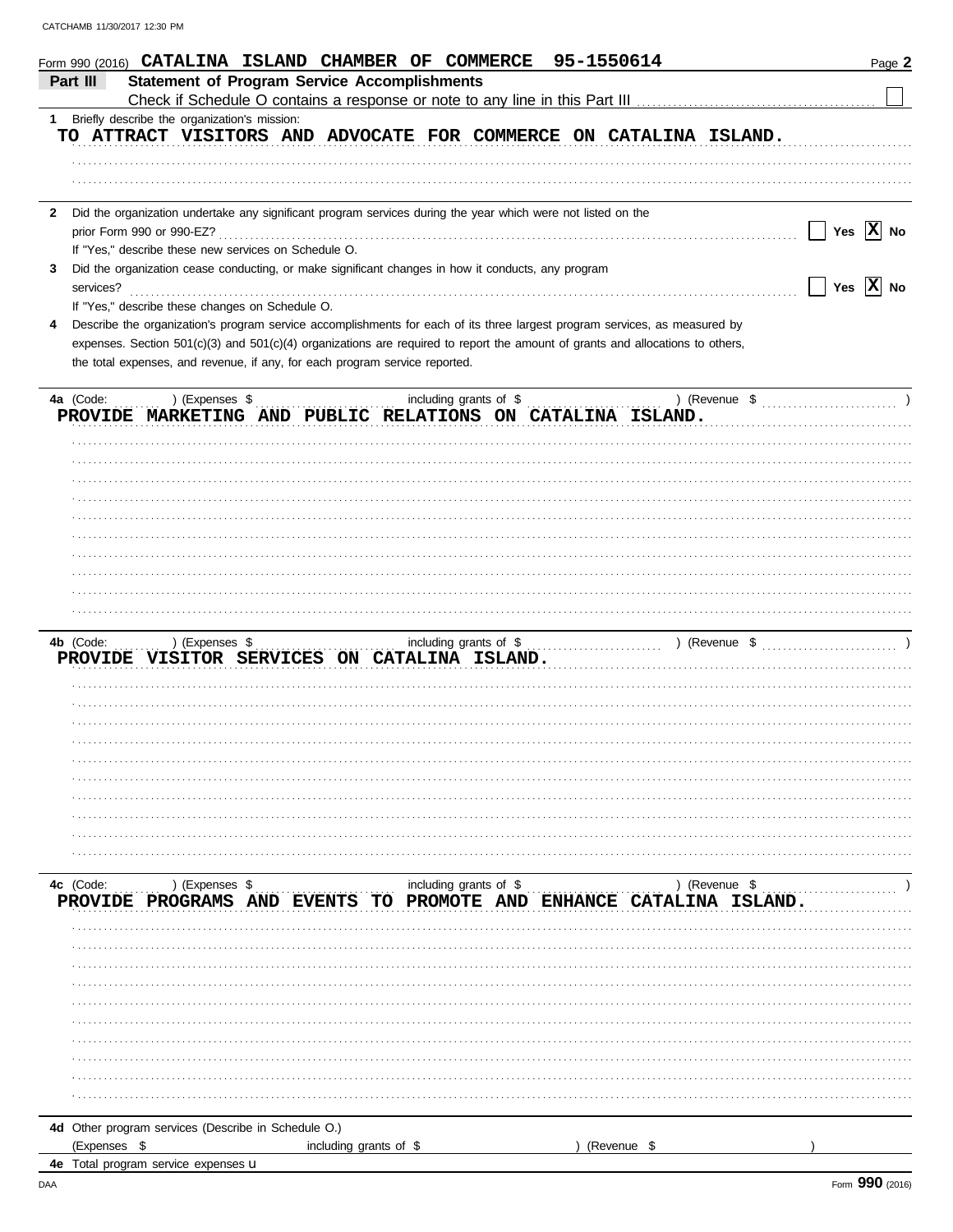#### **Part IV Checklist of Required Schedules Form 990 (2016) CATALINA ISLAND CHAMBER OF COMMERCE 95-1550614** Page 3

|     |                                                                                                                                                                                                                                                      |                | Yes | No |
|-----|------------------------------------------------------------------------------------------------------------------------------------------------------------------------------------------------------------------------------------------------------|----------------|-----|----|
| 1   | Is the organization described in section $501(c)(3)$ or $4947(a)(1)$ (other than a private foundation)? If "Yes,"                                                                                                                                    |                |     |    |
|     | complete Schedule A                                                                                                                                                                                                                                  | 1              |     | x  |
| 2   |                                                                                                                                                                                                                                                      | $\overline{2}$ |     | X  |
| 3   | Did the organization engage in direct or indirect political campaign activities on behalf of or in opposition to                                                                                                                                     |                |     |    |
|     | candidates for public office? If "Yes," complete Schedule C, Part I                                                                                                                                                                                  | 3              |     | x  |
| 4   | Section 501(c)(3) organizations. Did the organization engage in lobbying activities, or have a section 501(h)                                                                                                                                        |                |     |    |
|     | election in effect during the tax year? If "Yes," complete Schedule C, Part II                                                                                                                                                                       | 4              |     |    |
| 5   | Is the organization a section $501(c)(4)$ , $501(c)(5)$ , or $501(c)(6)$ organization that receives membership dues,                                                                                                                                 |                |     |    |
|     | assessments, or similar amounts as defined in Revenue Procedure 98-19? If "Yes," complete Schedule C,                                                                                                                                                |                |     |    |
|     | Part III                                                                                                                                                                                                                                             | 5              |     | x  |
| 6   | Did the organization maintain any donor advised funds or any similar funds or accounts for which donors                                                                                                                                              |                |     |    |
|     | have the right to provide advice on the distribution or investment of amounts in such funds or accounts? If                                                                                                                                          |                |     |    |
|     | "Yes," complete Schedule D, Part I                                                                                                                                                                                                                   | 6              |     | x  |
| 7   | Did the organization receive or hold a conservation easement, including easements to preserve open space,                                                                                                                                            |                |     | x  |
|     | the environment, historic land areas, or historic structures? If "Yes," complete Schedule D, Part II                                                                                                                                                 | $\overline{7}$ |     |    |
| 8   | Did the organization maintain collections of works of art, historical treasures, or other similar assets? If "Yes,"                                                                                                                                  | 8              |     | x  |
| 9   | complete Schedule D, Part III<br>Did the organization report an amount in Part X, line 21, for escrow or custodial account liability, serve as a                                                                                                     |                |     |    |
|     | custodian for amounts not listed in Part X; or provide credit counseling, debt management, credit repair, or                                                                                                                                         |                |     |    |
|     | debt negotiation services? If "Yes," complete Schedule D, Part IV                                                                                                                                                                                    | 9              |     | x  |
| 10  | Did the organization, directly or through a related organization, hold assets in temporarily restricted                                                                                                                                              |                |     |    |
|     | endowments, permanent endowments, or quasi-endowments? If "Yes," complete Schedule D, Part V                                                                                                                                                         | 10             |     | x  |
| 11  | If the organization's answer to any of the following questions is "Yes," then complete Schedule D, Parts VI,                                                                                                                                         |                |     |    |
|     | VII, VIII, IX, or X as applicable.                                                                                                                                                                                                                   |                |     |    |
| a   | Did the organization report an amount for land, buildings, and equipment in Part X, line 10? If "Yes,"                                                                                                                                               |                |     |    |
|     | complete Schedule D, Part VI                                                                                                                                                                                                                         | 11a            | х   |    |
| b   | Did the organization report an amount for investments—other securities in Part X, line 12 that is 5% or more                                                                                                                                         |                |     |    |
|     | of its total assets reported in Part X, line 16? If "Yes," complete Schedule D, Part VII                                                                                                                                                             | 11b            |     | x  |
| c   | Did the organization report an amount for investments—program related in Part X, line 13 that is 5% or more                                                                                                                                          |                |     |    |
|     | of its total assets reported in Part X, line 16? If "Yes," complete Schedule D, Part VIII                                                                                                                                                            | 11c            |     | x  |
| d   | Did the organization report an amount for other assets in Part X, line 15 that is 5% or more of its total assets                                                                                                                                     |                |     |    |
|     | reported in Part X, line 16? If "Yes," complete Schedule D, Part IX                                                                                                                                                                                  | 11d            |     | x  |
|     | Did the organization report an amount for other liabilities in Part X, line 25? If "Yes," complete Schedule D, Part X                                                                                                                                | 11e            | X   |    |
| f.  | Did the organization's separate or consolidated financial statements for the tax year include a footnote that addresses                                                                                                                              |                |     |    |
|     | the organization's liability for uncertain tax positions under FIN 48 (ASC 740)? If "Yes," complete Schedule D, Part X                                                                                                                               | 11f            |     | x  |
|     | 12a Did the organization obtain separate, independent audited financial statements for the tax year? If "Yes," complete                                                                                                                              |                |     |    |
|     |                                                                                                                                                                                                                                                      | 12a            | X   |    |
| b   | Was the organization included in consolidated, independent audited financial statements for the tax year? If                                                                                                                                         |                |     |    |
|     | "Yes," and if the organization answered "No" to line 12a, then completing Schedule D, Parts XI and XII is optional                                                                                                                                   | 12b            |     | x  |
| 13  | Is the organization a school described in section 170(b)(1)(A)(ii)? If "Yes," complete Schedule E<br>Schedule E<br>Schedule E<br>Schedule E<br>Schedule E<br>Schedule E<br>Schedule E<br>Schedule B<br>Schedule B<br>Schedule B<br>Schedule B<br>Sch | 13             |     | X  |
| 14a | Did the organization maintain an office, employees, or agents outside of the United States?                                                                                                                                                          | 14a            |     | x  |
| b   | Did the organization have aggregate revenues or expenses of more than \$10,000 from grantmaking,                                                                                                                                                     |                |     |    |
|     | fundraising, business, investment, and program service activities outside the United States, or aggregate                                                                                                                                            |                |     |    |
|     |                                                                                                                                                                                                                                                      | 14b            |     | x  |
| 15  | Did the organization report on Part IX, column (A), line 3, more than \$5,000 of grants or other assistance to or                                                                                                                                    |                |     |    |
|     | for any foreign organization? If "Yes," complete Schedule F, Parts II and IV                                                                                                                                                                         | 15             |     | X. |
| 16  | Did the organization report on Part IX, column (A), line 3, more than \$5,000 of aggregate grants or other<br>assistance to or for foreign individuals? If "Yes," complete Schedule F, Parts III and IV                                              | 16             |     | X. |
| 17  | Did the organization report a total of more than \$15,000 of expenses for professional fundraising services on                                                                                                                                       |                |     |    |
|     |                                                                                                                                                                                                                                                      | 17             |     | X  |
| 18  | Did the organization report more than \$15,000 total of fundraising event gross income and contributions on                                                                                                                                          |                |     |    |
|     | Part VIII, lines 1c and 8a? If "Yes," complete Schedule G, Part II                                                                                                                                                                                   | 18             |     | X  |
| 19  | Did the organization report more than \$15,000 of gross income from gaming activities on Part VIII, line 9a?                                                                                                                                         |                |     |    |
|     |                                                                                                                                                                                                                                                      | 19             |     | x  |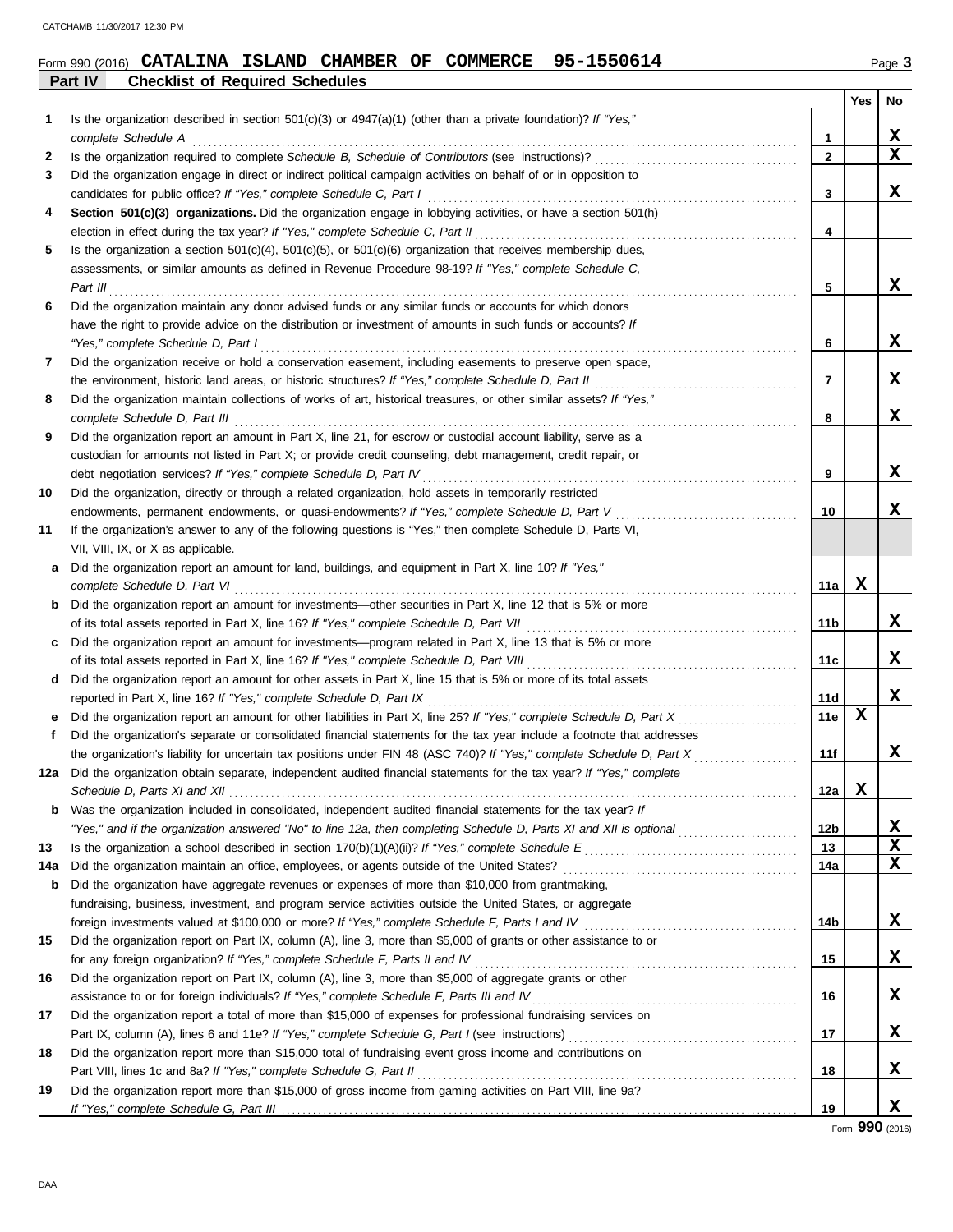|     | Part IV<br><b>Checklist of Required Schedules (continued)</b>                                                                                                                                                                 |                 |          |    |
|-----|-------------------------------------------------------------------------------------------------------------------------------------------------------------------------------------------------------------------------------|-----------------|----------|----|
|     |                                                                                                                                                                                                                               |                 | Yes      | No |
| 20a | Did the organization operate one or more hospital facilities? If "Yes," complete Schedule H                                                                                                                                   | 20a             |          | x  |
| b   |                                                                                                                                                                                                                               | 20 <sub>b</sub> |          |    |
| 21  | Did the organization report more than \$5,000 of grants or other assistance to any domestic organization or                                                                                                                   |                 |          |    |
|     | domestic government on Part IX, column (A), line 1? If "Yes," complete Schedule I, Parts I and II                                                                                                                             | 21              |          | X  |
| 22  | Did the organization report more than \$5,000 of grants or other assistance to or for domestic individuals on                                                                                                                 |                 |          |    |
|     |                                                                                                                                                                                                                               | 22              |          | X  |
| 23  | Did the organization answer "Yes" to Part VII, Section A, line 3, 4, or 5 about compensation of the                                                                                                                           |                 |          |    |
|     | organization's current and former officers, directors, trustees, key employees, and highest compensated                                                                                                                       |                 |          |    |
|     | employees? If "Yes," complete Schedule J                                                                                                                                                                                      | 23              |          | X  |
| 24a | Did the organization have a tax-exempt bond issue with an outstanding principal amount of more than                                                                                                                           |                 |          |    |
|     | \$100,000 as of the last day of the year, that was issued after December 31, 2002? If "Yes," answer lines 24b                                                                                                                 |                 |          |    |
|     |                                                                                                                                                                                                                               | 24a             |          | X  |
| b   |                                                                                                                                                                                                                               | 24b             |          |    |
| c   | Did the organization maintain an escrow account other than a refunding escrow at any time during the year                                                                                                                     |                 |          |    |
|     | to defease any tax-exempt bonds?                                                                                                                                                                                              | 24c             |          |    |
| d   |                                                                                                                                                                                                                               | 24d             |          |    |
| 25a | Section 501(c)(3), 501(c)(4), and 501(c)(29) organizations. Did the organization engage in an excess benefit                                                                                                                  |                 |          |    |
|     | transaction with a disqualified person during the year? If "Yes," complete Schedule L, Part I                                                                                                                                 | 25a             |          |    |
| b   | Is the organization aware that it engaged in an excess benefit transaction with a disqualified person in a prior                                                                                                              |                 |          |    |
|     | year, and that the transaction has not been reported on any of the organization's prior Forms 990 or 990-EZ?                                                                                                                  |                 |          |    |
|     | If "Yes," complete Schedule L, Part I                                                                                                                                                                                         | 25 <sub>b</sub> |          |    |
| 26  | Did the organization report any amount on Part X, line 5, 6, or 22 for receivables from or payables to any                                                                                                                    |                 |          |    |
|     | current or former officers, directors, trustees, key employees, highest compensated employees, or                                                                                                                             |                 |          |    |
|     | disqualified persons? If "Yes," complete Schedule L, Part II                                                                                                                                                                  | 26              |          | x  |
| 27  | Did the organization provide a grant or other assistance to an officer, director, trustee, key employee,                                                                                                                      |                 |          |    |
|     | substantial contributor or employee thereof, a grant selection committee member, or to a 35% controlled                                                                                                                       |                 |          |    |
|     | entity or family member of any of these persons? If "Yes," complete Schedule L, Part III [[[[[[[[[[[[[[[[[[[[[                                                                                                                | 27              |          | X  |
| 28  | Was the organization a party to a business transaction with one of the following parties (see Schedule L,                                                                                                                     |                 |          |    |
|     | Part IV instructions for applicable filing thresholds, conditions, and exceptions):                                                                                                                                           |                 |          |    |
| а   | A current or former officer, director, trustee, or key employee? If "Yes," complete Schedule L, Part IV                                                                                                                       | <b>28a</b>      |          | x  |
| b   | A family member of a current or former officer, director, trustee, or key employee? If "Yes," complete                                                                                                                        |                 |          |    |
|     | Schedule L, Part IV                                                                                                                                                                                                           | 28b             |          | x  |
| c   | An entity of which a current or former officer, director, trustee, or key employee (or a family member thereof)                                                                                                               |                 |          |    |
|     |                                                                                                                                                                                                                               | 28c             |          | X  |
| 29  |                                                                                                                                                                                                                               | 29              | X        |    |
| 30  | Did the organization receive contributions of art, historical treasures, or other similar assets, or qualified                                                                                                                |                 |          |    |
|     |                                                                                                                                                                                                                               | 30              |          | x  |
| 31  | Did the organization liquidate, terminate, or dissolve and cease operations? If "Yes," complete Schedule N,                                                                                                                   |                 |          |    |
|     | Part $I$                                                                                                                                                                                                                      | 31              |          | x  |
| 32  | Did the organization sell, exchange, dispose of, or transfer more than 25% of its net assets? If "Yes,"                                                                                                                       |                 |          |    |
|     | complete Schedule N, Part II et al. (2008) and the complete Schedule N, Part II et al. (2009) and the complete Schedule N, Part II et al. (2009) and the complete Schedule N, Part II et al. (2009) and the complete Schedule | 32              |          | x  |
| 33  | Did the organization own 100% of an entity disregarded as separate from the organization under Regulations                                                                                                                    |                 |          |    |
|     | sections 301.7701-2 and 301.7701-3? If "Yes," complete Schedule R, Part I                                                                                                                                                     | 33              |          | x  |
| 34  | Was the organization related to any tax-exempt or taxable entity? If "Yes," complete Schedule R, Parts II, III,                                                                                                               |                 |          |    |
|     | or IV, and Part V, line 1                                                                                                                                                                                                     | 34              |          | X  |
| 35a |                                                                                                                                                                                                                               | 35a             |          | x  |
| b   | If "Yes" to line 35a, did the organization receive any payment from or engage in any transaction with a                                                                                                                       |                 |          |    |
|     |                                                                                                                                                                                                                               | 35 <sub>b</sub> |          |    |
| 36  | Section 501(c)(3) organizations. Did the organization make any transfers to an exempt non-charitable                                                                                                                          |                 |          |    |
|     |                                                                                                                                                                                                                               | 36              |          |    |
| 37  | Did the organization conduct more than 5% of its activities through an entity that is not a related organization                                                                                                              |                 |          |    |
|     | and that is treated as a partnership for federal income tax purposes? If "Yes," complete Schedule R,                                                                                                                          |                 |          |    |
|     | Part VI                                                                                                                                                                                                                       | 37              |          | x  |
| 38  | Did the organization complete Schedule O and provide explanations in Schedule O for Part VI, lines 11b and                                                                                                                    |                 |          |    |
|     | 19? Note. All Form 990 filers are required to complete Schedule O.                                                                                                                                                            | 38              | $\Omega$ | x  |

**Form 990 (2016) CATALINA ISLAND CHAMBER OF COMMERCE 95-1550614** Page 4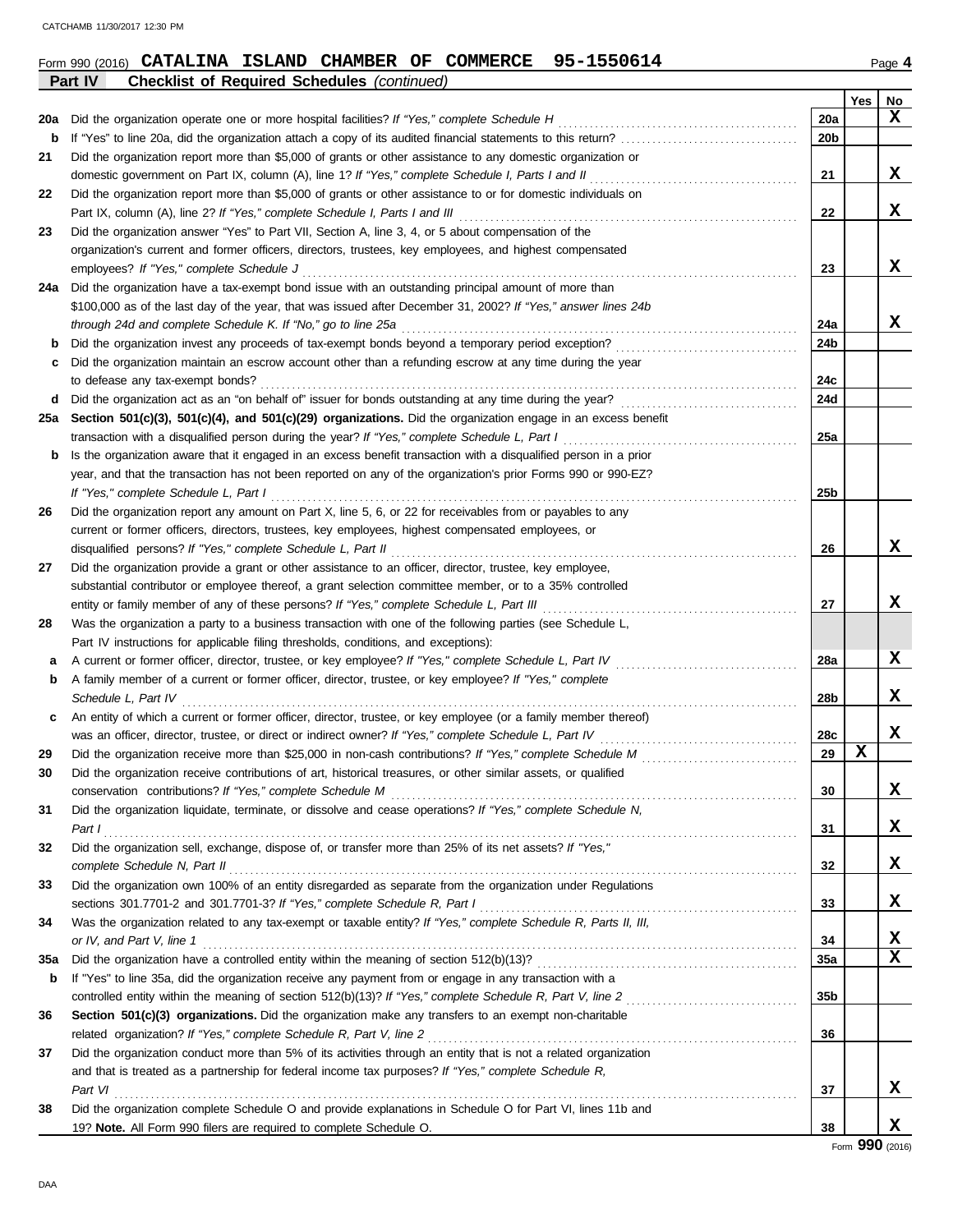|     | Form 990 (2016) CATALINA ISLAND CHAMBER OF COMMERCE 95-1550614                                                                                                           |                 |                |                |                            | Page 5 |
|-----|--------------------------------------------------------------------------------------------------------------------------------------------------------------------------|-----------------|----------------|----------------|----------------------------|--------|
|     | Statements Regarding Other IRS Filings and Tax Compliance<br>Part V                                                                                                      |                 |                |                |                            |        |
|     |                                                                                                                                                                          |                 |                |                |                            |        |
|     |                                                                                                                                                                          |                 |                |                | Yes                        | No     |
| 1а  | Enter the number reported in Box 3 of Form 1096. Enter -0- if not applicable                                                                                             | 1a              | 13             |                |                            |        |
| b   | Enter the number of Forms W-2G included in line 1a. Enter -0- if not applicable <i>minimizion</i>                                                                        | 1 <sub>b</sub>  | $\overline{0}$ |                |                            |        |
| c   | Did the organization comply with backup withholding rules for reportable payments to vendors and                                                                         |                 |                |                |                            |        |
|     | reportable gaming (gambling) winnings to prize winners?                                                                                                                  |                 |                | 1c             | X                          |        |
|     | 2a Enter the number of employees reported on Form W-3, Transmittal of Wage and Tax                                                                                       |                 |                |                |                            |        |
|     | Statements, filed for the calendar year ending with or within the year covered by this return                                                                            | 2a              | 16             |                |                            |        |
| b   | If at least one is reported on line 2a, did the organization file all required federal employment tax returns?                                                           |                 |                | 2b             | X                          |        |
|     | Note. If the sum of lines 1a and 2a is greater than 250, you may be required to e-file (see instructions)                                                                |                 |                |                |                            |        |
| За  | Did the organization have unrelated business gross income of \$1,000 or more during the year?                                                                            |                 |                | 3a             | $\mathbf x$<br>$\mathbf x$ |        |
| b   | If "Yes," has it filed a Form 990-T for this year? If "No" to line 3b, provide an explanation in Schedule O                                                              |                 |                | 3 <sub>b</sub> |                            |        |
| 4a  | At any time during the calendar year, did the organization have an interest in, or a signature or other authority                                                        |                 |                |                |                            |        |
|     | over, a financial account in a foreign country (such as a bank account, securities account, or other financial<br>account)?                                              |                 |                | 4a             |                            | X      |
|     |                                                                                                                                                                          |                 |                |                |                            |        |
| b   | If "Yes," enter the name of the foreign country: <b>u</b><br>See instructions for filing requirements for FinCEN Form 114, Report of Foreign Bank and Financial Accounts |                 |                |                |                            |        |
|     | (FBAR).                                                                                                                                                                  |                 |                |                |                            |        |
| 5a  | Was the organization a party to a prohibited tax shelter transaction at any time during the tax year?                                                                    |                 |                | 5a             |                            | X      |
| b   | Did any taxable party notify the organization that it was or is a party to a prohibited tax shelter transaction?                                                         |                 |                | 5 <sub>b</sub> |                            | X      |
| c   | If "Yes" to line 5a or 5b, did the organization file Form 8886-T?                                                                                                        |                 |                | 5c             |                            |        |
| 6a  | Does the organization have annual gross receipts that are normally greater than \$100,000, and did the                                                                   |                 |                |                |                            |        |
|     | organization solicit any contributions that were not tax deductible as charitable contributions?                                                                         |                 |                | 6a             |                            | x      |
| b   | If "Yes," did the organization include with every solicitation an express statement that such contributions or                                                           |                 |                |                |                            |        |
|     | gifts were not tax deductible?                                                                                                                                           |                 |                | 6b             |                            |        |
| 7   | Organizations that may receive deductible contributions under section 170(c).                                                                                            |                 |                |                |                            |        |
| a   | Did the organization receive a payment in excess of \$75 made partly as a contribution and partly for goods                                                              |                 |                |                |                            |        |
|     | and services provided to the payor?                                                                                                                                      |                 |                | 7а             |                            |        |
| b   |                                                                                                                                                                          |                 |                | 7b             |                            |        |
| c   | Did the organization sell, exchange, or otherwise dispose of tangible personal property for which it was                                                                 |                 |                |                |                            |        |
|     |                                                                                                                                                                          |                 |                | 7c             |                            |        |
| d   |                                                                                                                                                                          | 7d              |                |                |                            |        |
| е   |                                                                                                                                                                          |                 |                | 7е             |                            |        |
| f   |                                                                                                                                                                          |                 |                | 7f             |                            |        |
|     | If the organization received a contribution of qualified intellectual property, did the organization file Form 8899 as required?                                         |                 |                | 7g             |                            |        |
|     | If the organization received a contribution of cars, boats, airplanes, or other vehicles, did the organization file a Form 1098-C?                                       |                 |                | 7h             |                            |        |
| 8   | Sponsoring organizations maintaining donor advised funds. Did a donor advised fund maintained by the                                                                     |                 |                |                |                            |        |
|     | sponsoring organization have excess business holdings at any time during the year?                                                                                       |                 |                | 8              |                            |        |
| 9   | Sponsoring organizations maintaining donor advised funds.                                                                                                                |                 |                |                |                            |        |
| a   | Did the sponsoring organization make any taxable distributions under section 4966?                                                                                       |                 |                | 9a             |                            |        |
| b   | Did the sponsoring organization make a distribution to a donor, donor advisor, or related person?                                                                        |                 |                | 9b             |                            |        |
| 10  | Section 501(c)(7) organizations. Enter:                                                                                                                                  |                 |                |                |                            |        |
| a   |                                                                                                                                                                          | 10a             |                |                |                            |        |
| b   | Gross receipts, included on Form 990, Part VIII, line 12, for public use of club facilities                                                                              | 10 <sub>b</sub> |                |                |                            |        |
| 11  | Section 501(c)(12) organizations. Enter:<br>Gross income from members or shareholders                                                                                    | 11a             |                |                |                            |        |
| a   | Gross income from other sources (Do not net amounts due or paid to other sources                                                                                         |                 |                |                |                            |        |
| b   | against amounts due or received from them.)                                                                                                                              | 11 <sub>b</sub> |                |                |                            |        |
| 12a | Section 4947(a)(1) non-exempt charitable trusts. Is the organization filing Form 990 in lieu of Form 1041?                                                               |                 |                | 12a            |                            |        |
| b   | If "Yes," enter the amount of tax-exempt interest received or accrued during the year                                                                                    | 12 <sub>b</sub> |                |                |                            |        |
| 13  | Section 501(c)(29) qualified nonprofit health insurance issuers.                                                                                                         |                 |                |                |                            |        |
| a   | Is the organization licensed to issue qualified health plans in more than one state?                                                                                     |                 |                | 13а            |                            |        |
|     | Note. See the instructions for additional information the organization must report on Schedule O.                                                                        |                 |                |                |                            |        |
| b   | Enter the amount of reserves the organization is required to maintain by the states in which                                                                             |                 |                |                |                            |        |
|     | the organization is licensed to issue qualified health plans [11] contains the organization is licensed to issue qualified health plans                                  | 13 <sub>b</sub> |                |                |                            |        |
| c   | Enter the amount of reserves on hand                                                                                                                                     | 13 <sub>c</sub> |                |                |                            |        |
| 14a | Did the organization receive any payments for indoor tanning services during the tax year?                                                                               |                 |                | 14a            |                            | x      |
|     |                                                                                                                                                                          |                 |                | 14b            |                            |        |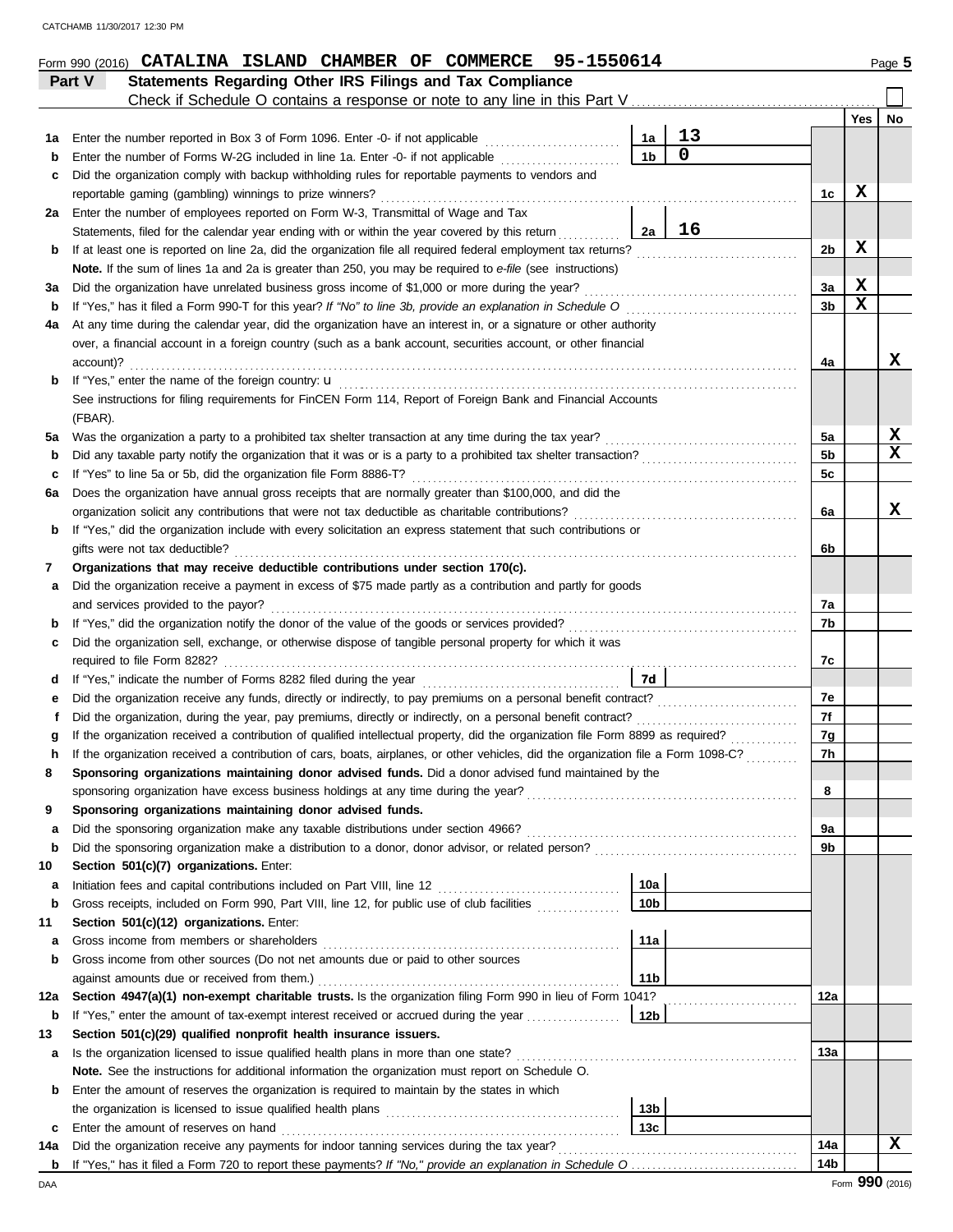|                                                                                                                                    | Part VI<br>Governance, Management, and Disclosure For each "Yes" response to lines 2 through 7b below, and for a "No"               |              |        |                  |  |  |  |  |  |  |
|------------------------------------------------------------------------------------------------------------------------------------|-------------------------------------------------------------------------------------------------------------------------------------|--------------|--------|------------------|--|--|--|--|--|--|
|                                                                                                                                    | response to line 8a, 8b, or 10b below, describe the circumstances, processes, or changes in Schedule O. See instructions.           |              |        |                  |  |  |  |  |  |  |
|                                                                                                                                    |                                                                                                                                     |              |        | Iх               |  |  |  |  |  |  |
|                                                                                                                                    | Section A. Governing Body and Management                                                                                            |              | Yes    | No               |  |  |  |  |  |  |
|                                                                                                                                    | 19<br>Enter the number of voting members of the governing body at the end of the tax year<br>1a                                     |              |        |                  |  |  |  |  |  |  |
| 1a                                                                                                                                 | If there are material differences in voting rights among members of the governing body, or                                          |              |        |                  |  |  |  |  |  |  |
|                                                                                                                                    | if the governing body delegated broad authority to an executive committee or similar                                                |              |        |                  |  |  |  |  |  |  |
|                                                                                                                                    | committee, explain in Schedule O.                                                                                                   |              |        |                  |  |  |  |  |  |  |
| b                                                                                                                                  | 18<br>1b<br>Enter the number of voting members included in line 1a, above, who are independent                                      |              |        |                  |  |  |  |  |  |  |
| 2                                                                                                                                  | Did any officer, director, trustee, or key employee have a family relationship or a business relationship with                      |              |        |                  |  |  |  |  |  |  |
|                                                                                                                                    | any other officer, director, trustee, or key employee?                                                                              | 2            |        | x                |  |  |  |  |  |  |
| 3                                                                                                                                  | Did the organization delegate control over management duties customarily performed by or under the direct                           |              |        |                  |  |  |  |  |  |  |
|                                                                                                                                    | supervision of officers, directors, or trustees, or key employees to a management company or other person?                          |              |        |                  |  |  |  |  |  |  |
| 4                                                                                                                                  |                                                                                                                                     | 3<br>4       |        | X<br>$\mathbf x$ |  |  |  |  |  |  |
| 5                                                                                                                                  |                                                                                                                                     | 5            |        | X                |  |  |  |  |  |  |
| 6                                                                                                                                  | Did the organization have members or stockholders?                                                                                  | 6            |        | X                |  |  |  |  |  |  |
| 7a                                                                                                                                 | Did the organization have members, stockholders, or other persons who had the power to elect or appoint                             |              |        |                  |  |  |  |  |  |  |
|                                                                                                                                    | one or more members of the governing body?                                                                                          | 7a           |        | X                |  |  |  |  |  |  |
| b                                                                                                                                  | Are any governance decisions of the organization reserved to (or subject to approval by) members,                                   |              |        |                  |  |  |  |  |  |  |
|                                                                                                                                    | stockholders, or persons other than the governing body?                                                                             | 7b           |        | x                |  |  |  |  |  |  |
| 8                                                                                                                                  | Did the organization contemporaneously document the meetings held or written actions undertaken during the year by the following:   |              |        |                  |  |  |  |  |  |  |
| а                                                                                                                                  | The governing body?                                                                                                                 | 8а           | X      |                  |  |  |  |  |  |  |
| b                                                                                                                                  | Each committee with authority to act on behalf of the governing body?                                                               | 8b           | x      |                  |  |  |  |  |  |  |
| 9                                                                                                                                  | Is there any officer, director, trustee, or key employee listed in Part VII, Section A, who cannot be reached at                    |              |        |                  |  |  |  |  |  |  |
|                                                                                                                                    |                                                                                                                                     | 9            |        | x                |  |  |  |  |  |  |
|                                                                                                                                    | Section B. Policies (This Section B requests information about policies not required by the Internal Revenue Code.)                 |              |        |                  |  |  |  |  |  |  |
|                                                                                                                                    |                                                                                                                                     |              | Yes    | No               |  |  |  |  |  |  |
| 10a                                                                                                                                | Did the organization have local chapters, branches, or affiliates?                                                                  | 10a          |        | x                |  |  |  |  |  |  |
| b                                                                                                                                  | If "Yes," did the organization have written policies and procedures governing the activities of such chapters,                      |              |        |                  |  |  |  |  |  |  |
|                                                                                                                                    |                                                                                                                                     | 10b          |        |                  |  |  |  |  |  |  |
| Has the organization provided a complete copy of this Form 990 to all members of its governing body before filing the form?<br>11a |                                                                                                                                     |              |        |                  |  |  |  |  |  |  |
| b                                                                                                                                  | Describe in Schedule O the process, if any, used by the organization to review this Form 990.                                       |              |        |                  |  |  |  |  |  |  |
| 12a                                                                                                                                | Did the organization have a written conflict of interest policy? If "No," go to line 13                                             |              |        |                  |  |  |  |  |  |  |
| b                                                                                                                                  | Were officers, directors, or trustees, and key employees required to disclose annually interests that could give rise to conflicts? | 12a<br>12b   | X<br>x |                  |  |  |  |  |  |  |
| c                                                                                                                                  | Did the organization regularly and consistently monitor and enforce compliance with the policy? If "Yes,"                           |              |        |                  |  |  |  |  |  |  |
|                                                                                                                                    | describe in Schedule O how this was done                                                                                            | 12c          | X      |                  |  |  |  |  |  |  |
| 13                                                                                                                                 | Did the organization have a written whistleblower policy?                                                                           | 13           | X      |                  |  |  |  |  |  |  |
| 14                                                                                                                                 | Did the organization have a written document retention and destruction policy?                                                      | 14           | X      |                  |  |  |  |  |  |  |
| 15                                                                                                                                 | Did the process for determining compensation of the following persons include a review and approval by                              |              |        |                  |  |  |  |  |  |  |
|                                                                                                                                    | independent persons, comparability data, and contemporaneous substantiation of the deliberation and decision?                       |              |        |                  |  |  |  |  |  |  |
| а                                                                                                                                  |                                                                                                                                     | 15a          | X      |                  |  |  |  |  |  |  |
| b                                                                                                                                  | Other officers or key employees of the organization                                                                                 | 15b          |        | X                |  |  |  |  |  |  |
|                                                                                                                                    | If "Yes" to line 15a or 15b, describe the process in Schedule O (see instructions).                                                 |              |        |                  |  |  |  |  |  |  |
| 16a                                                                                                                                | Did the organization invest in, contribute assets to, or participate in a joint venture or similar arrangement                      |              |        |                  |  |  |  |  |  |  |
|                                                                                                                                    | with a taxable entity during the year?                                                                                              | 16a          |        | X.               |  |  |  |  |  |  |
| b                                                                                                                                  | If "Yes," did the organization follow a written policy or procedure requiring the organization to evaluate its                      |              |        |                  |  |  |  |  |  |  |
|                                                                                                                                    | participation in joint venture arrangements under applicable federal tax law, and take steps to safeguard the                       |              |        |                  |  |  |  |  |  |  |
|                                                                                                                                    |                                                                                                                                     | 16b          |        |                  |  |  |  |  |  |  |
|                                                                                                                                    | <b>Section C. Disclosure</b>                                                                                                        |              |        |                  |  |  |  |  |  |  |
| 17                                                                                                                                 | CA<br>List the states with which a copy of this Form 990 is required to be filed $\mathbf u$                                        |              |        |                  |  |  |  |  |  |  |
| 18                                                                                                                                 | Section 6104 requires an organization to make its Forms 1023 (or 1024 if applicable), 990, and 990-T (Section 501(c)(3)s only)      |              |        |                  |  |  |  |  |  |  |
|                                                                                                                                    | available for public inspection. Indicate how you made these available. Check all that apply.                                       |              |        |                  |  |  |  |  |  |  |
|                                                                                                                                    | Another's website $ \mathbf{X} $ Upon request<br>Own website<br>Other (explain in Schedule O)                                       |              |        |                  |  |  |  |  |  |  |
| 19                                                                                                                                 | Describe in Schedule O whether (and if so, how) the organization made its governing documents, conflict of interest policy, and     |              |        |                  |  |  |  |  |  |  |
|                                                                                                                                    | financial statements available to the public during the tax year.                                                                   |              |        |                  |  |  |  |  |  |  |
| 20                                                                                                                                 | State the name, address, and telephone number of the person who possesses the organization's books and records: <b>u</b>            |              |        |                  |  |  |  |  |  |  |
|                                                                                                                                    | P.O. BOX 217<br><b>JIM LUTTJOHANN</b>                                                                                               |              |        |                  |  |  |  |  |  |  |
|                                                                                                                                    | CA 90704<br><b>AVALON</b>                                                                                                           | 310-510-1520 |        |                  |  |  |  |  |  |  |

**CATALINA ISLAND CHAMBER OF COMMERCE 95-1550614**

DAA Form **990** (2016)

Form 990 (2016) **CATALINA ISLAND CHAMBER OF COMMERCE** 95-1550614 Page 6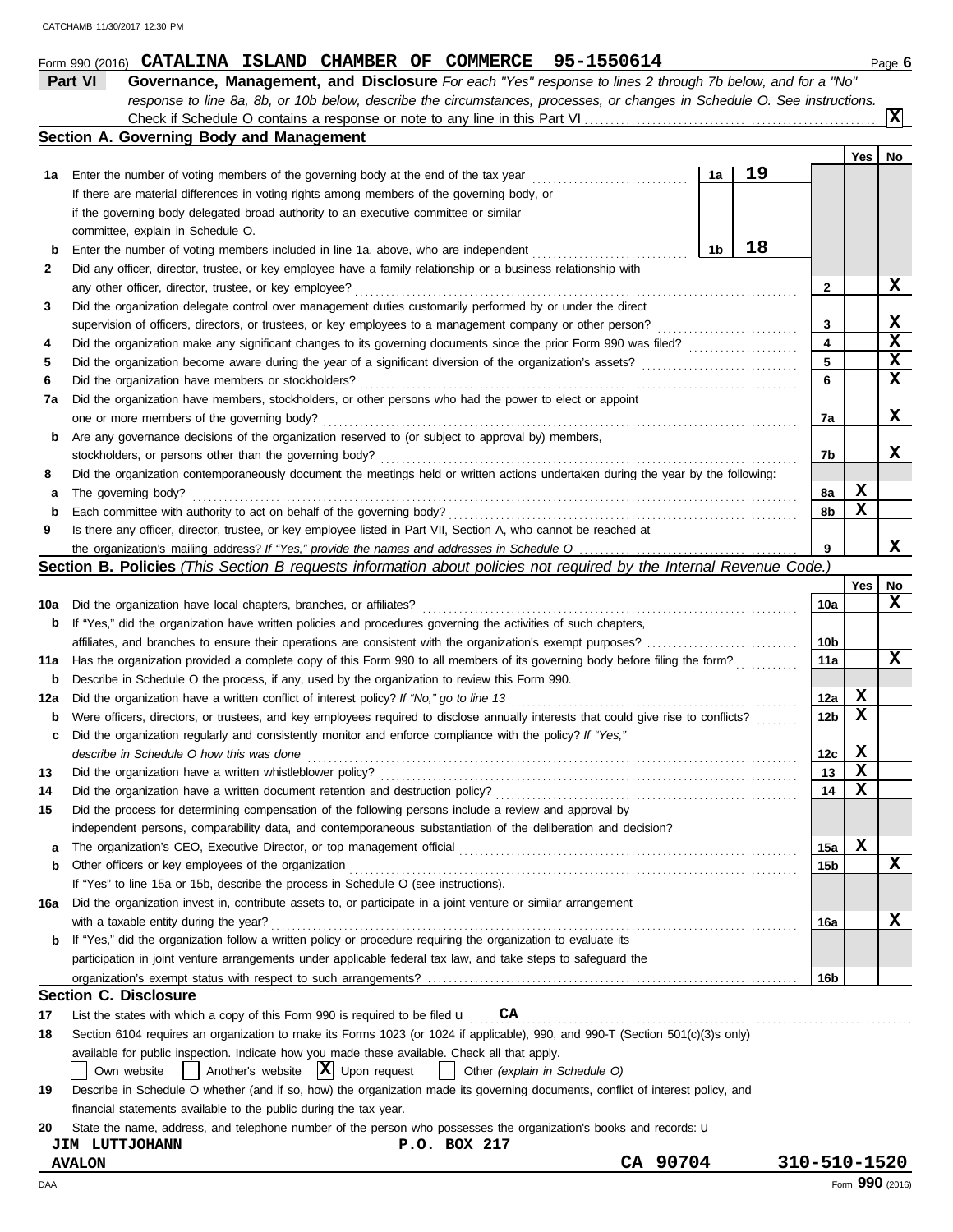|                                                                                               | Form 990 (2016) CATALINA ISLAND CHAMBER OF COMMERCE 95-1550614                                                                                                                                                                     | Page 7 |  |  |  |  |  |  |  |  |  |
|-----------------------------------------------------------------------------------------------|------------------------------------------------------------------------------------------------------------------------------------------------------------------------------------------------------------------------------------|--------|--|--|--|--|--|--|--|--|--|
| Part VII                                                                                      | Compensation of Officers, Directors, Trustees, Key Employees, Highest Compensated Employees, and                                                                                                                                   |        |  |  |  |  |  |  |  |  |  |
|                                                                                               | Independent Contractors                                                                                                                                                                                                            |        |  |  |  |  |  |  |  |  |  |
|                                                                                               |                                                                                                                                                                                                                                    |        |  |  |  |  |  |  |  |  |  |
| Section A.<br>Officers, Directors, Trustees, Key Employees, and Highest Compensated Employees |                                                                                                                                                                                                                                    |        |  |  |  |  |  |  |  |  |  |
|                                                                                               | 1a Complete this table for all persons required to be listed. Report compensation for the calendar year ending with or within the<br>organization's tax year.                                                                      |        |  |  |  |  |  |  |  |  |  |
|                                                                                               | • List all of the organization's <b>current</b> officers, directors, trustees (whether individuals or organizations), regardless of amount of<br>compensation. Enter -0- in columns (D), (E), and (F) if no compensation was paid. |        |  |  |  |  |  |  |  |  |  |

● List all of the organization's **current** key employees, if any. See instructions for definition of "key employee."

who received reportable compensation (Box 5 of Form W-2 and/or Box 7 of Form 1099-MISC) of more than \$100,000 from the organization and any related organizations. ■ List the organization's five **current** highest compensated employees (other than an officer, director, trustee, or key employee)<br> **•** Preceived reportable compensation (Box 5 of Ferm W 2 and/or Box 7 of Ferm 1000 MISC)

■ List all of the organization's **former** officers, key employees, and highest compensated employees who received more than<br> **•** 00.000 of reportable compensation from the examization and any related examizations \$100,000 of reportable compensation from the organization and any related organizations.

■ List all of the organization's **former directors or trustees** that received, in the capacity as a former director or trustee of the practization more than \$10,000 of reportable compensation from the organization and any organization, more than \$10,000 of reportable compensation from the organization and any related organizations. List persons in the following order: individual trustees or directors; institutional trustees; officers; key employees; highest compensated employees; and former such persons.

Check this box if neither the organization nor any related organization compensated any current officer, director, or trustee.

| (A)<br>Name and Title        | (B)<br>Average<br>hours per<br>week<br>(list any               |                                   |                         | Position    | (C)             | (do not check more than one<br>box, unless person is both an<br>officer and a director/trustee) | (D)<br>Reportable<br>compensation<br>from<br>the<br>organization |                 | (E)<br>Reportable<br>compensation from<br>related<br>organizations | (F)<br>Estimated<br>amount of<br>other<br>compensation   |
|------------------------------|----------------------------------------------------------------|-----------------------------------|-------------------------|-------------|-----------------|-------------------------------------------------------------------------------------------------|------------------------------------------------------------------|-----------------|--------------------------------------------------------------------|----------------------------------------------------------|
|                              | hours for<br>related<br>organizations<br>below dotted<br>line) | Individual trustee<br>or director | nstitutional<br>trustee | Officer     | Ķey<br>employee | Highest compensated<br>employee                                                                 | Former                                                           | (W-2/1099-MISC) | (W-2/1099-MISC)                                                    | from the<br>organization<br>and related<br>organizations |
| (1) JIM LUTTJOHANN           | 40.00                                                          |                                   |                         |             |                 |                                                                                                 |                                                                  |                 |                                                                    |                                                          |
|                              | 0.00                                                           | X                                 |                         | X           |                 |                                                                                                 |                                                                  | 126,500         | 0                                                                  | 13,619                                                   |
| CEO<br>(2) JULIE BOVAY       |                                                                |                                   |                         |             |                 |                                                                                                 |                                                                  |                 |                                                                    |                                                          |
|                              | 0.50                                                           |                                   |                         |             |                 |                                                                                                 |                                                                  |                 |                                                                    |                                                          |
| <b>CHAIR</b>                 | 0.00                                                           | X                                 |                         | X           |                 |                                                                                                 |                                                                  | 0               | 0                                                                  | 0                                                        |
| $(3)$ BILL PAIGE             |                                                                |                                   |                         |             |                 |                                                                                                 |                                                                  |                 |                                                                    |                                                          |
|                              | 0.50                                                           |                                   |                         |             |                 |                                                                                                 |                                                                  |                 |                                                                    |                                                          |
| <b>PAST CHAIR</b>            | 0.00                                                           | $\mathbf x$                       |                         | $\mathbf x$ |                 |                                                                                                 |                                                                  | 0               | 0                                                                  | $\pmb{0}$                                                |
| (4) DAVID HOWELL             |                                                                |                                   |                         |             |                 |                                                                                                 |                                                                  |                 |                                                                    |                                                          |
|                              | 0.50                                                           |                                   |                         |             |                 |                                                                                                 |                                                                  |                 |                                                                    |                                                          |
| CHAIR ELECT                  | 0.00                                                           | $\mathbf x$                       |                         | $\mathbf x$ |                 |                                                                                                 |                                                                  | 0               | 0                                                                  | $\mathbf 0$                                              |
| (5) DAVE STEVENSON           |                                                                |                                   |                         |             |                 |                                                                                                 |                                                                  |                 |                                                                    |                                                          |
|                              | 0.50                                                           |                                   |                         |             |                 |                                                                                                 |                                                                  |                 |                                                                    |                                                          |
| <b>MARKETING CHAIR</b>       | 0.00                                                           | $\mathbf x$                       |                         | $\mathbf x$ |                 |                                                                                                 |                                                                  | 0               | 0                                                                  | $\pmb{0}$                                                |
| (6) TONY BUDROVICH           |                                                                |                                   |                         |             |                 |                                                                                                 |                                                                  |                 |                                                                    |                                                          |
|                              | 0.50                                                           |                                   |                         |             |                 |                                                                                                 |                                                                  |                 |                                                                    |                                                          |
| CFO                          | 0.00                                                           | X                                 |                         | $\mathbf x$ |                 |                                                                                                 |                                                                  | 0               | 0                                                                  | $\pmb{0}$                                                |
| (7) ANGELA PUCHALA           |                                                                |                                   |                         |             |                 |                                                                                                 |                                                                  |                 |                                                                    |                                                          |
|                              | 0.50                                                           |                                   |                         |             |                 |                                                                                                 |                                                                  |                 |                                                                    |                                                          |
| <b>DIRECTOR</b>              | 0.00                                                           | $\mathbf x$                       |                         |             |                 |                                                                                                 |                                                                  | 0               | 0                                                                  | $\pmb{0}$                                                |
| (8) GREGG MILLER             |                                                                |                                   |                         |             |                 |                                                                                                 |                                                                  |                 |                                                                    |                                                          |
|                              | 0.25                                                           |                                   |                         |             |                 |                                                                                                 |                                                                  |                 |                                                                    |                                                          |
| <b>DIRECTOR</b>              | 0.00                                                           | X                                 |                         |             |                 |                                                                                                 |                                                                  | 0               | 0                                                                  | $\mathbf 0$                                              |
| (9) THOMAS<br><b>SALINAS</b> |                                                                |                                   |                         |             |                 |                                                                                                 |                                                                  |                 |                                                                    |                                                          |
|                              | 0.25                                                           |                                   |                         |             |                 |                                                                                                 |                                                                  |                 |                                                                    |                                                          |
| <b>DIRECTOR</b>              | 0.00                                                           | $\mathbf x$                       |                         |             |                 |                                                                                                 |                                                                  | 0               | 0                                                                  | $\mathbf 0$                                              |
| (10) BUDDY WILSON JR.        |                                                                |                                   |                         |             |                 |                                                                                                 |                                                                  |                 |                                                                    |                                                          |
|                              | 0.25                                                           |                                   |                         |             |                 |                                                                                                 |                                                                  |                 |                                                                    |                                                          |
| <b>DIRECTOR</b>              | 0.00                                                           | $\mathbf x$                       |                         |             |                 |                                                                                                 |                                                                  | 0               | 0                                                                  | $\mathbf 0$                                              |
| (11) JOHN ERIC HERNANDEZ     | 0.25                                                           |                                   |                         |             |                 |                                                                                                 |                                                                  |                 |                                                                    |                                                          |
| <b>DIRECTOR</b>              | 0.00                                                           | X                                 |                         |             |                 |                                                                                                 |                                                                  | 0               | 0                                                                  | 0                                                        |
|                              |                                                                |                                   |                         |             |                 |                                                                                                 |                                                                  |                 |                                                                    |                                                          |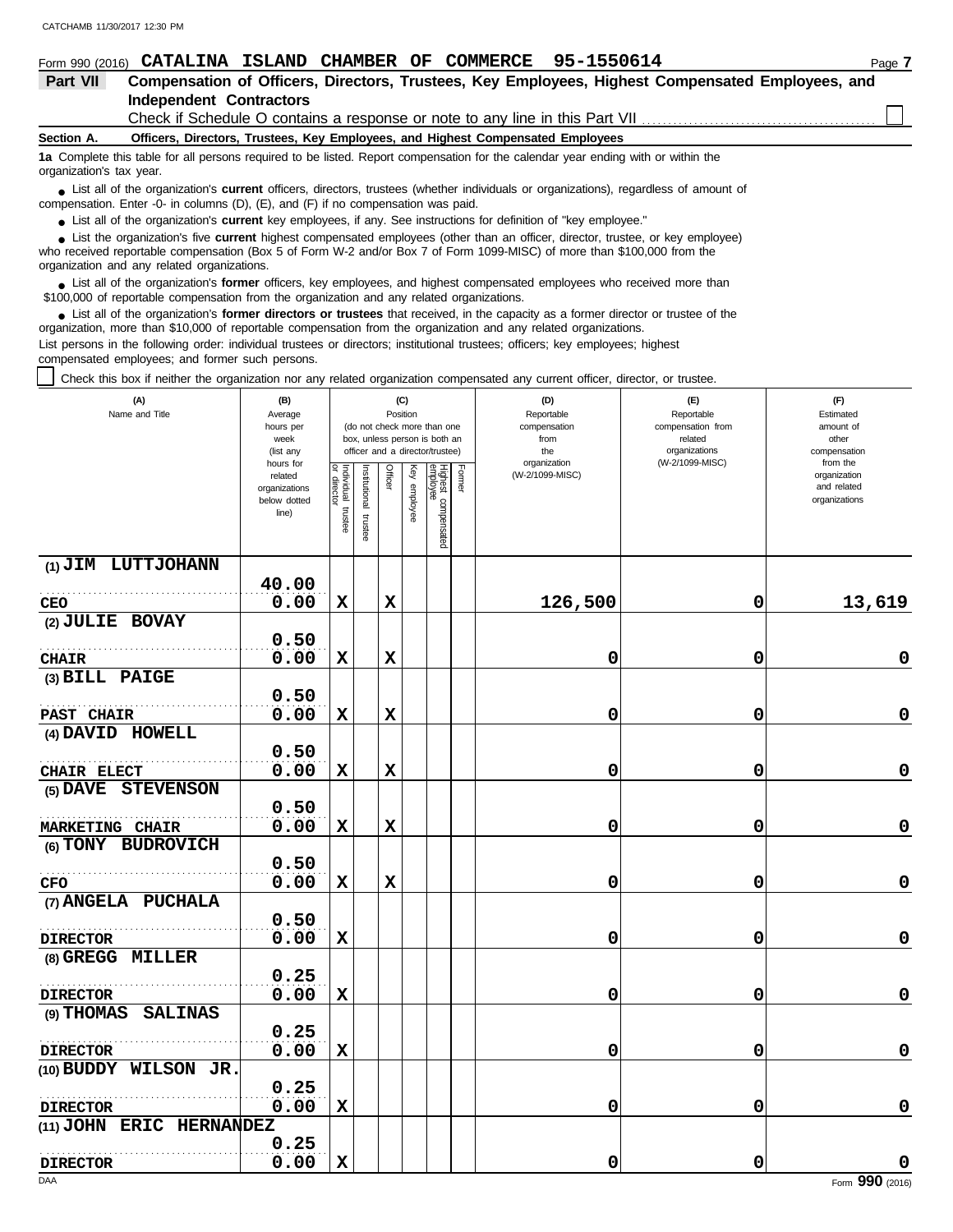| CATCHAMB 11/30/2017 12:30 PM<br>Form 990 (2016) CATALINA ISLAND CHAMBER OF COMMERCE 95-1550614                                                                                                  |                                                                |                                      |                         |         |                 |                                                                                                 |        |                                                                                                                                                            |                                                                    |   | Page 8                                                   |
|-------------------------------------------------------------------------------------------------------------------------------------------------------------------------------------------------|----------------------------------------------------------------|--------------------------------------|-------------------------|---------|-----------------|-------------------------------------------------------------------------------------------------|--------|------------------------------------------------------------------------------------------------------------------------------------------------------------|--------------------------------------------------------------------|---|----------------------------------------------------------|
| Part VII<br>(A)<br>(B)<br>Name and title<br>Average<br>hours per<br>week<br>(list any                                                                                                           |                                                                |                                      |                         |         | (C)<br>Position | (do not check more than one<br>box, unless person is both an<br>officer and a director/trustee) |        | Section A. Officers, Directors, Trustees, Key Employees, and Highest Compensated Employees (continued)<br>(D)<br>Reportable<br>compensation<br>from<br>the | (E)<br>Reportable<br>compensation from<br>related<br>organizations |   | (F)<br>Estimated<br>amount of<br>other<br>compensation   |
|                                                                                                                                                                                                 | hours for<br>related<br>organizations<br>below dotted<br>line) | Individual<br>or director<br>trustee | nstitutional<br>trustee | Officer | Ķey<br>employee | Highest compensated<br>employee                                                                 | Former | organization<br>(W-2/1099-MISC)                                                                                                                            | (W-2/1099-MISC)                                                    |   | from the<br>organization<br>and related<br>organizations |
| ASHLEY VILLARAMA<br>(12)                                                                                                                                                                        |                                                                |                                      |                         |         |                 |                                                                                                 |        |                                                                                                                                                            |                                                                    |   |                                                          |
| <b>DIRECTOR</b>                                                                                                                                                                                 | 0.25<br>0.00                                                   | X                                    |                         |         |                 |                                                                                                 |        | 0                                                                                                                                                          | 0                                                                  |   | 0                                                        |
| <b>MARK COSTELLO</b><br>(13)                                                                                                                                                                    |                                                                |                                      |                         |         |                 |                                                                                                 |        |                                                                                                                                                            |                                                                    |   |                                                          |
| <b>DIRECTOR</b>                                                                                                                                                                                 | 0.25<br>0.00                                                   | X                                    |                         |         |                 |                                                                                                 |        | 0                                                                                                                                                          | 0                                                                  |   | 0                                                        |
| LEVENT ALKIBAY<br>(14)                                                                                                                                                                          |                                                                |                                      |                         |         |                 |                                                                                                 |        |                                                                                                                                                            |                                                                    |   |                                                          |
| <b>DIRECTOR</b>                                                                                                                                                                                 | 0.25<br>0.00                                                   | X                                    |                         |         |                 |                                                                                                 |        | 0                                                                                                                                                          | 0                                                                  |   | 0                                                        |
| <b>RON HITE</b><br>(15)                                                                                                                                                                         |                                                                |                                      |                         |         |                 |                                                                                                 |        |                                                                                                                                                            |                                                                    |   |                                                          |
|                                                                                                                                                                                                 | 0.25                                                           |                                      |                         |         |                 |                                                                                                 |        |                                                                                                                                                            |                                                                    |   |                                                          |
| <b>DIRECTOR</b><br><b>STEVE HOEFS</b><br>(16)                                                                                                                                                   | 0.00                                                           | X                                    |                         |         |                 |                                                                                                 |        | 0                                                                                                                                                          | 0                                                                  |   | 0                                                        |
|                                                                                                                                                                                                 | 0.25                                                           |                                      |                         |         |                 |                                                                                                 |        |                                                                                                                                                            |                                                                    |   |                                                          |
| <b>DIRECTOR</b><br><b>JASON PARET</b>                                                                                                                                                           | 0.00                                                           | X                                    |                         |         |                 |                                                                                                 |        | 0                                                                                                                                                          | 0                                                                  |   | 0                                                        |
| (17)                                                                                                                                                                                            | 0.25                                                           |                                      |                         |         |                 |                                                                                                 |        |                                                                                                                                                            |                                                                    |   |                                                          |
| <b>DIRECTOR</b><br>TODD WADE<br>(18)                                                                                                                                                            | 0.00                                                           | X                                    |                         |         |                 |                                                                                                 |        | 0                                                                                                                                                          | 0                                                                  |   | 0                                                        |
|                                                                                                                                                                                                 | 0.25                                                           |                                      |                         |         |                 |                                                                                                 |        |                                                                                                                                                            |                                                                    |   |                                                          |
| <b>DIRECTOR</b>                                                                                                                                                                                 | 0.00                                                           | X                                    |                         |         |                 |                                                                                                 |        | 0                                                                                                                                                          | 0                                                                  |   | 0                                                        |
| <b>GAIL FORNASIERE</b><br>(19)                                                                                                                                                                  | 0.25                                                           |                                      |                         |         |                 |                                                                                                 |        |                                                                                                                                                            |                                                                    |   |                                                          |
| <b>DIRECTOR</b>                                                                                                                                                                                 | 0.00                                                           | X                                    |                         |         |                 |                                                                                                 |        | 0                                                                                                                                                          | 0                                                                  |   |                                                          |
|                                                                                                                                                                                                 |                                                                |                                      |                         |         |                 |                                                                                                 | u      | 126,500                                                                                                                                                    |                                                                    |   | 13,619                                                   |
| c Total from continuation sheets to Part VII, Section A<br>d                                                                                                                                    |                                                                |                                      |                         |         |                 |                                                                                                 |        | 126,500                                                                                                                                                    |                                                                    |   | 13,619                                                   |
| Total number of individuals (including but not limited to those listed above) who received more than \$100,000 of<br>$\mathbf{2}$                                                               |                                                                |                                      |                         |         |                 |                                                                                                 |        |                                                                                                                                                            |                                                                    |   |                                                          |
| reportable compensation from the organization $\mathbf{u} \quad \mathbf{1}$                                                                                                                     |                                                                |                                      |                         |         |                 |                                                                                                 |        |                                                                                                                                                            |                                                                    |   | Yes<br>No                                                |
| Did the organization list any former officer, director, or trustee, key employee, or highest compensated<br>3                                                                                   |                                                                |                                      |                         |         |                 |                                                                                                 |        |                                                                                                                                                            |                                                                    |   |                                                          |
| employee on line 1a? If "Yes," complete Schedule J for such individual<br>For any individual listed on line 1a, is the sum of reportable compensation and other compensation from the<br>4      |                                                                |                                      |                         |         |                 |                                                                                                 |        |                                                                                                                                                            |                                                                    | 3 | X                                                        |
| organization and related organizations greater than \$150,000? If "Yes," complete Schedule J for such                                                                                           |                                                                |                                      |                         |         |                 |                                                                                                 |        |                                                                                                                                                            |                                                                    |   | X                                                        |
| individual<br>Did any person listed on line 1a receive or accrue compensation from any unrelated organization or individual<br>5                                                                |                                                                |                                      |                         |         |                 |                                                                                                 |        |                                                                                                                                                            |                                                                    | 4 |                                                          |
| for services rendered to the organization? If "Yes," complete Schedule J for such person                                                                                                        |                                                                |                                      |                         |         |                 |                                                                                                 |        |                                                                                                                                                            |                                                                    | 5 | X                                                        |
| Section B. Independent Contractors<br>Complete this table for your five highest compensated independent contractors that received more than \$100,000 of<br>1                                   |                                                                |                                      |                         |         |                 |                                                                                                 |        |                                                                                                                                                            |                                                                    |   |                                                          |
| compensation from the organization. Report compensation for the calendar year ending with or within the organization's tax year.                                                                | (A)<br>Name and business address                               |                                      |                         |         |                 |                                                                                                 |        |                                                                                                                                                            | (B)<br>Description of services                                     |   | $\overline{C}$<br>Compensation                           |
| EXL MEDIA                                                                                                                                                                                       |                                                                |                                      |                         |         |                 |                                                                                                 |        | 803 TAHOE BLVD, STE 7                                                                                                                                      |                                                                    |   |                                                          |
| INCLINE VILLAGE                                                                                                                                                                                 |                                                                |                                      | NV 89451                |         |                 |                                                                                                 |        | <b>ADVERTISING</b>                                                                                                                                         |                                                                    |   | 489,116                                                  |
| <b>MIX MARKETING</b><br>SAN JUAN CAPISTRANO                                                                                                                                                     |                                                                |                                      | CA 92675                |         |                 |                                                                                                 |        | 27132 PASEO ESPADA, STE 425<br>PRINTING & REPR                                                                                                             |                                                                    |   | 178,887                                                  |
|                                                                                                                                                                                                 |                                                                |                                      |                         |         |                 |                                                                                                 |        |                                                                                                                                                            |                                                                    |   |                                                          |
|                                                                                                                                                                                                 |                                                                |                                      |                         |         |                 |                                                                                                 |        |                                                                                                                                                            |                                                                    |   |                                                          |
|                                                                                                                                                                                                 |                                                                |                                      |                         |         |                 |                                                                                                 |        |                                                                                                                                                            |                                                                    |   |                                                          |
|                                                                                                                                                                                                 |                                                                |                                      |                         |         |                 |                                                                                                 |        |                                                                                                                                                            |                                                                    |   |                                                          |
|                                                                                                                                                                                                 |                                                                |                                      |                         |         |                 |                                                                                                 |        |                                                                                                                                                            |                                                                    |   |                                                          |
| Total number of independent contractors (including but not limited to those listed above) who<br>$\mathbf{2}$<br>received more than \$100,000 of compensation from the organization $\mathbf u$ |                                                                |                                      |                         |         |                 |                                                                                                 |        |                                                                                                                                                            | 2                                                                  |   |                                                          |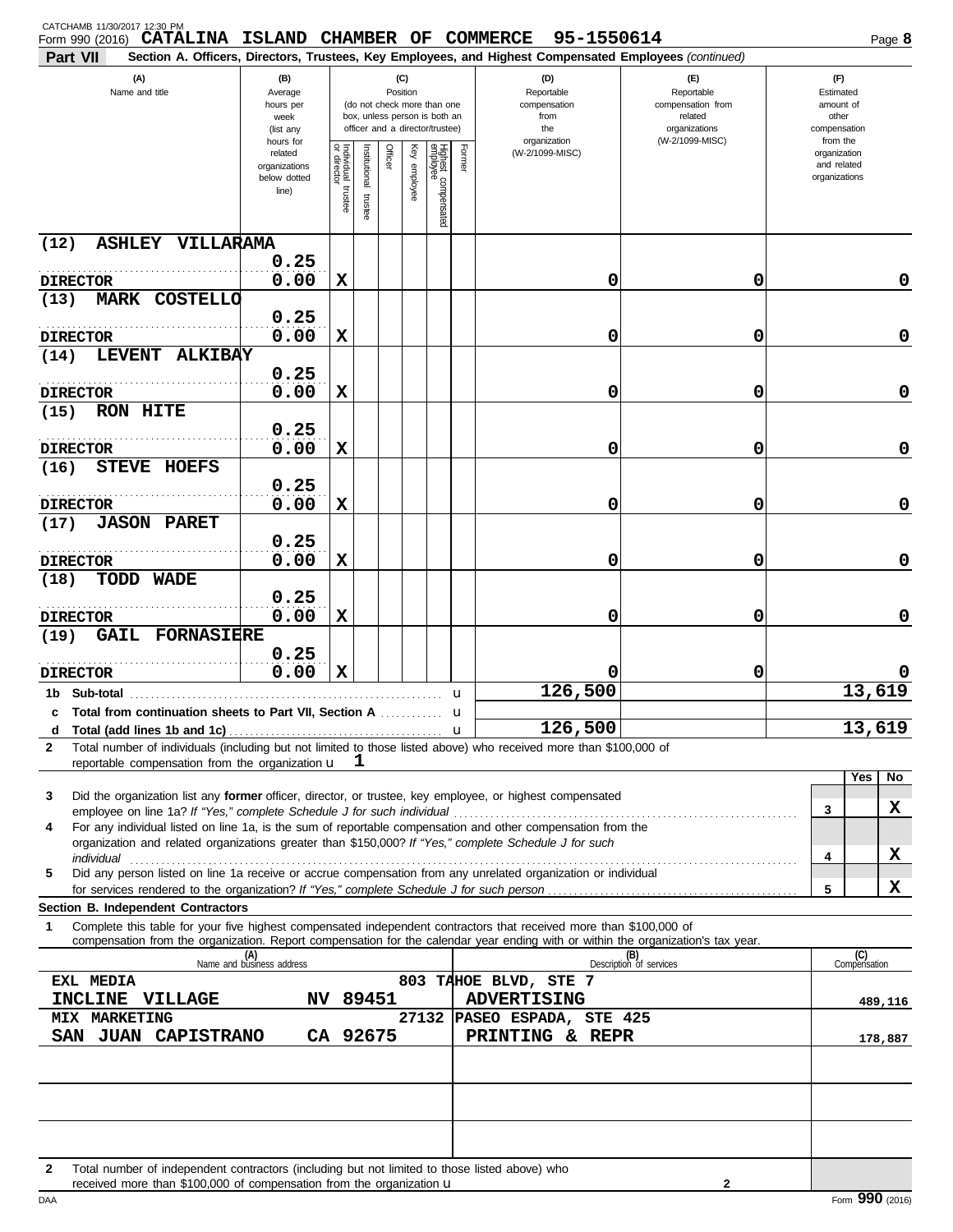# **Form 990 (2016) CATALINA ISLAND CHAMBER OF COMMERCE 95-1550614** Page 9

### **Part VIII Statement of Revenue**

Check if Schedule O contains a response or note to any line in this Part VIII

|                              |     | Check if Schedule O contains a response or note to any line in this Part VIII          |                |                   |                      |                                                    |                                         |                                                                  |
|------------------------------|-----|----------------------------------------------------------------------------------------|----------------|-------------------|----------------------|----------------------------------------------------|-----------------------------------------|------------------------------------------------------------------|
|                              |     |                                                                                        |                |                   | (A)<br>Total revenue | (B)<br>Related or<br>exempt<br>function<br>revenue | (C)<br>Unrelated<br>business<br>revenue | (D)<br>Revenue<br>excluded from tax<br>under sections<br>512-514 |
|                              |     | 1a Federated campaigns                                                                 | 1a             |                   |                      |                                                    |                                         |                                                                  |
| Contributions, Gifts, Grants |     | <b>b</b> Membership dues<br>.                                                          | 1 <sub>b</sub> |                   |                      |                                                    |                                         |                                                                  |
|                              |     | c Fundraising events<br>.                                                              | 1 <sub>c</sub> |                   |                      |                                                    |                                         |                                                                  |
|                              |     | d Related organizations<br>1.1.1.1                                                     | 1 <sub>d</sub> |                   |                      |                                                    |                                         |                                                                  |
|                              |     | e Government grants (contributions)                                                    | 1e             | 1,193,125         |                      |                                                    |                                         |                                                                  |
|                              |     | f All other contributions, gifts, grants,                                              |                |                   |                      |                                                    |                                         |                                                                  |
|                              |     | and similar amounts not included above                                                 | 1f             |                   |                      |                                                    |                                         |                                                                  |
|                              |     | g Noncash contributions included in lines 1a-1f:                                       | $\mathbb{S}$   | 25,341            |                      |                                                    |                                         |                                                                  |
|                              |     |                                                                                        |                | $\mathbf u$       | 1,193,125            |                                                    |                                         |                                                                  |
| Service Revenue              |     |                                                                                        |                | <b>Busn. Code</b> |                      |                                                    |                                         |                                                                  |
|                              | 2a  | INFORMATION BOOKLETS                                                                   |                | 511190            | 235,365              | 12,370                                             | 222,995                                 |                                                                  |
|                              | b   | <b>EVENTS</b>                                                                          |                |                   | 108,044              | 108,044                                            |                                         |                                                                  |
|                              | c   | MEMBERSHIP DUES                                                                        |                |                   | 95,148               | 95,148                                             |                                         |                                                                  |
|                              | d   | MARKETING INCOME                                                                       |                |                   | 37,545               | 37,545                                             |                                         |                                                                  |
|                              | е   | INTERNET ADVERTISING                                                                   |                | 519130            | 22,870               |                                                    | 22,870                                  |                                                                  |
| Program                      |     | f All other program service revenue $\ldots$                                           |                |                   | 5,987                | 5,987                                              |                                         |                                                                  |
|                              |     |                                                                                        |                | $\mathbf u$       | 504,959              |                                                    |                                         |                                                                  |
|                              | 3   | Investment income (including dividends, interest,                                      |                |                   |                      |                                                    |                                         |                                                                  |
|                              |     | and other similar amounts)                                                             |                | u                 | 622                  | 622                                                |                                         |                                                                  |
|                              | 4   | Income from investment of tax-exempt bond proceeds                                     |                | $\mathbf u$       |                      |                                                    |                                         |                                                                  |
|                              | 5   |                                                                                        |                | u                 |                      |                                                    |                                         |                                                                  |
|                              |     | (i) Real                                                                               |                | (ii) Personal     |                      |                                                    |                                         |                                                                  |
|                              | 6a  | Gross rents                                                                            |                |                   |                      |                                                    |                                         |                                                                  |
|                              | b   | Less: rental exps.                                                                     |                |                   |                      |                                                    |                                         |                                                                  |
|                              | с   | Rental inc. or (loss)                                                                  |                |                   |                      |                                                    |                                         |                                                                  |
|                              | d   | <b>7a</b> Gross amount from                                                            |                | $\mathbf u$       |                      |                                                    |                                         |                                                                  |
|                              |     | (i) Securities<br>sales of assets                                                      |                | (ii) Other        |                      |                                                    |                                         |                                                                  |
|                              |     | other than inventory                                                                   |                |                   |                      |                                                    |                                         |                                                                  |
|                              | b   | Less: cost or other                                                                    |                |                   |                      |                                                    |                                         |                                                                  |
|                              |     | basis & sales exps.                                                                    |                |                   |                      |                                                    |                                         |                                                                  |
|                              |     | c Gain or (loss)                                                                       |                |                   |                      |                                                    |                                         |                                                                  |
|                              |     |                                                                                        |                | $\mathbf u$       |                      |                                                    |                                         |                                                                  |
| Φ                            |     | 8a Gross income from fundraising events                                                |                |                   |                      |                                                    |                                         |                                                                  |
|                              |     | (not including \$                                                                      |                |                   |                      |                                                    |                                         |                                                                  |
|                              |     | of contributions reported on line 1c).                                                 |                |                   |                      |                                                    |                                         |                                                                  |
| Other Revenu                 |     | See Part IV, line 18                                                                   | a              |                   |                      |                                                    |                                         |                                                                  |
|                              |     | <b>b</b> Less: direct expenses                                                         |                |                   |                      |                                                    |                                         |                                                                  |
|                              |     | c Net income or (loss) from fundraising events  u                                      |                |                   |                      |                                                    |                                         |                                                                  |
|                              |     | 9a Gross income from gaming activities.                                                |                |                   |                      |                                                    |                                         |                                                                  |
|                              |     | See Part IV, line 19                                                                   | a<br>b         |                   |                      |                                                    |                                         |                                                                  |
|                              |     | <b>b</b> Less: direct expenses                                                         |                |                   |                      |                                                    |                                         |                                                                  |
|                              |     | c Net income or (loss) from gaming activities  u<br>10a Gross sales of inventory, less |                |                   |                      |                                                    |                                         |                                                                  |
|                              |     |                                                                                        |                |                   |                      |                                                    |                                         |                                                                  |
|                              |     | returns and allowances<br><b>b</b> Less: cost of goods sold                            | a<br>b         |                   |                      |                                                    |                                         |                                                                  |
|                              |     | <b>c</b> Net income or (loss) from sales of inventory $\ldots$                         |                | $\mathbf u$       |                      |                                                    |                                         |                                                                  |
|                              |     | Miscellaneous Revenue                                                                  |                | <b>Busn. Code</b> |                      |                                                    |                                         |                                                                  |
|                              | 11a |                                                                                        |                |                   |                      |                                                    |                                         |                                                                  |
|                              | b   |                                                                                        |                |                   |                      |                                                    |                                         |                                                                  |
|                              |     |                                                                                        |                |                   |                      |                                                    |                                         |                                                                  |
|                              |     | d All other revenue                                                                    |                |                   |                      |                                                    |                                         |                                                                  |
|                              | е   |                                                                                        |                | $\mathbf u$       |                      |                                                    |                                         |                                                                  |
|                              | 12  | Total revenue. See instructions.                                                       |                | $\mathbf{u}$      | 1,698,706            | 259,716                                            | 245,865                                 | $\mathbf 0$                                                      |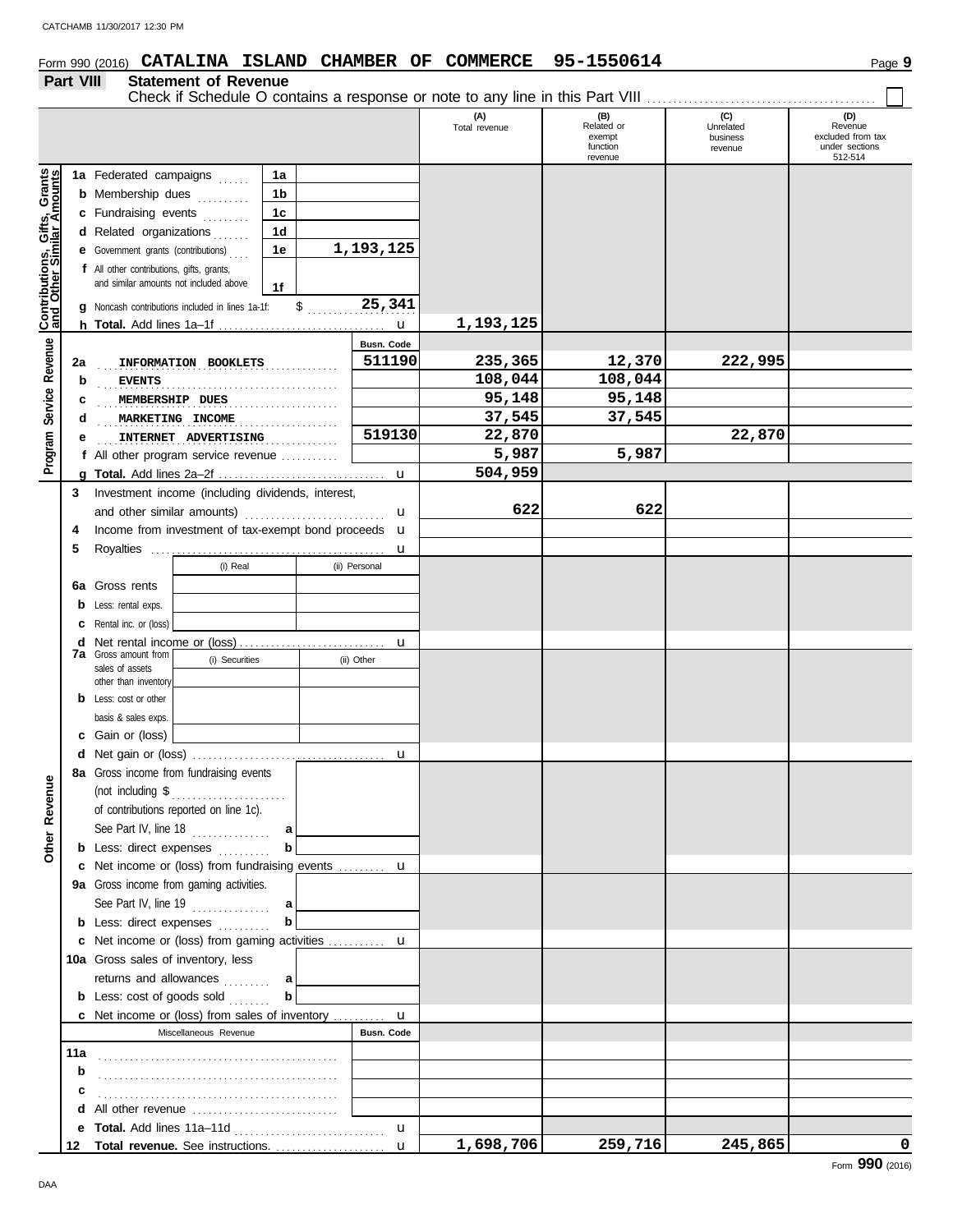## Form 990 (2016) **CATALINA ISLAND CHAMBER OF COMMERCE** 95-1550614 Page 10

|              | Part IX<br><b>Statement of Functional Expenses</b>                                                                                                                                                                                  |                       |                        |                       |                    |
|--------------|-------------------------------------------------------------------------------------------------------------------------------------------------------------------------------------------------------------------------------------|-----------------------|------------------------|-----------------------|--------------------|
|              | Section 501(c)(3) and 501(c)(4) organizations must complete all columns. All other organizations must complete column (A).                                                                                                          |                       |                        |                       |                    |
|              | Check if Schedule O contains a response or note to any line in this Part IX                                                                                                                                                         |                       |                        |                       |                    |
|              | Do not include amounts reported on lines 6b,                                                                                                                                                                                        | (A)<br>Total expenses | (B)<br>Program service | (C)<br>Management and | (D)<br>Fundraising |
|              | 7b, 8b, 9b, and 10b of Part VIII.                                                                                                                                                                                                   |                       | expenses               | general expenses      | expenses           |
| 1            | Grants and other assistance to domestic organizations<br>and domestic governments. See Part IV, line 21                                                                                                                             |                       |                        |                       |                    |
| $\mathbf{2}$ | Grants and other assistance to domestic                                                                                                                                                                                             |                       |                        |                       |                    |
|              | individuals. See Part IV, line 22                                                                                                                                                                                                   |                       |                        |                       |                    |
| 3            | Grants and other assistance to foreign                                                                                                                                                                                              |                       |                        |                       |                    |
|              | organizations, foreign governments, and foreign                                                                                                                                                                                     |                       |                        |                       |                    |
|              | individuals. See Part IV, lines 15 and 16                                                                                                                                                                                           |                       |                        |                       |                    |
| 4            | Benefits paid to or for members                                                                                                                                                                                                     |                       |                        |                       |                    |
| 5            | Compensation of current officers, directors,                                                                                                                                                                                        |                       |                        |                       |                    |
|              | trustees, and key employees                                                                                                                                                                                                         | 1,353                 | 1,353                  |                       |                    |
| 6            | Compensation not included above, to disqualified                                                                                                                                                                                    |                       |                        |                       |                    |
|              | persons (as defined under section 4958(f)(1)) and                                                                                                                                                                                   |                       |                        |                       |                    |
|              | persons described in section 4958(c)(3)(B)                                                                                                                                                                                          |                       |                        |                       |                    |
| 7            | Other salaries and wages                                                                                                                                                                                                            | 431,493               | 297,069                | 134,424               |                    |
| 8            | Pension plan accruals and contributions (include                                                                                                                                                                                    |                       |                        |                       |                    |
|              | section 401(k) and 403(b) employer contributions)                                                                                                                                                                                   |                       |                        |                       |                    |
| 9            | Other employee benefits                                                                                                                                                                                                             | 56,491<br>39,461      | 45,222<br>27,621       | 11,269<br>11,840      |                    |
| 10           | Payroll taxes                                                                                                                                                                                                                       |                       |                        |                       |                    |
| 11           | Fees for services (non-employees):                                                                                                                                                                                                  |                       |                        |                       |                    |
| а<br>b       | Legal                                                                                                                                                                                                                               |                       |                        |                       |                    |
| c            |                                                                                                                                                                                                                                     | 20,833                | 4,818                  | 16,015                |                    |
| d            | obbying                                                                                                                                                                                                                             |                       |                        |                       |                    |
| е            | Professional fundraising services. See Part IV, line 17                                                                                                                                                                             |                       |                        |                       |                    |
| f            | Investment management fees<br>.                                                                                                                                                                                                     |                       |                        |                       |                    |
| a            | Other. (If line 11g amount exceeds 10% of line 25, column                                                                                                                                                                           |                       |                        |                       |                    |
|              | (A) amount, list line 11g expenses on Schedule O.)                                                                                                                                                                                  | 99,803                | 250                    | 99,553                |                    |
| 12           | Advertising and promotion                                                                                                                                                                                                           | 515,903               | 510,664                | $\overline{5,239}$    |                    |
| 13           |                                                                                                                                                                                                                                     | 167,278               | 135,620                | 31,658                |                    |
| 14           | Information technology                                                                                                                                                                                                              | 76,428                | 76,049                 | 379                   |                    |
| 15           |                                                                                                                                                                                                                                     |                       |                        |                       |                    |
| 16           |                                                                                                                                                                                                                                     | 69,676<br>26,891      | 38,203<br>19,887       | 31,473<br>7,004       |                    |
|              | 17 Travel                                                                                                                                                                                                                           |                       |                        |                       |                    |
|              | 18 Payments of travel or entertainment expenses<br>for any federal, state, or local public officials                                                                                                                                |                       |                        |                       |                    |
| 19           | Conferences, conventions, and meetings                                                                                                                                                                                              | 19,826                | 11,026                 | 8,800                 |                    |
| 20           | Interest                                                                                                                                                                                                                            |                       |                        |                       |                    |
| 21           |                                                                                                                                                                                                                                     |                       |                        |                       |                    |
| 22           | Depreciation, depletion, and amortization                                                                                                                                                                                           | 4,661                 |                        | 4,661                 |                    |
| 23           | Insurance <b>continuous</b> contains a series of the series of the series of the series of the series of the series of the series of the series of the series of the series of the series of the series of the series of the series | 8,218                 |                        | 8,218                 |                    |
| 24           | Other expenses. Itemize expenses not covered                                                                                                                                                                                        |                       |                        |                       |                    |
|              | above (List miscellaneous expenses in line 24e. If                                                                                                                                                                                  |                       |                        |                       |                    |
|              | line 24e amount exceeds 10% of line 25, column                                                                                                                                                                                      |                       |                        |                       |                    |
|              | (A) amount, list line 24e expenses on Schedule O.)                                                                                                                                                                                  |                       |                        |                       |                    |
| а            | SPECIAL EVENTS                                                                                                                                                                                                                      | 165,129               | 165,104                | 25                    |                    |
| b            | ALLOCATED FROM DIRECT                                                                                                                                                                                                               | 66,530                | 66,530                 |                       |                    |
| c            | DUES & SUBSCRIPTIONS                                                                                                                                                                                                                | 19,359                | 10,199                 | 9,160                 |                    |
| d            | BANK & CREDIT CARD FEES                                                                                                                                                                                                             | 11,687<br>16,948      | 7,863                  | 11,687<br>9,085       |                    |
| е            | All other expenses<br>Total functional expenses. Add lines 1 through 24e                                                                                                                                                            | 1,817,968             | 1,417,478              | 400,490               | 0                  |
| 25<br>26     | Joint costs. Complete this line only if the                                                                                                                                                                                         |                       |                        |                       |                    |
|              | organization reported in column (B) joint costs                                                                                                                                                                                     |                       |                        |                       |                    |
|              | from a combined educational campaign and<br>fundraising solicitation. Check here u                                                                                                                                                  |                       |                        |                       |                    |

following SOP 98-2 (ASC 958-720) ................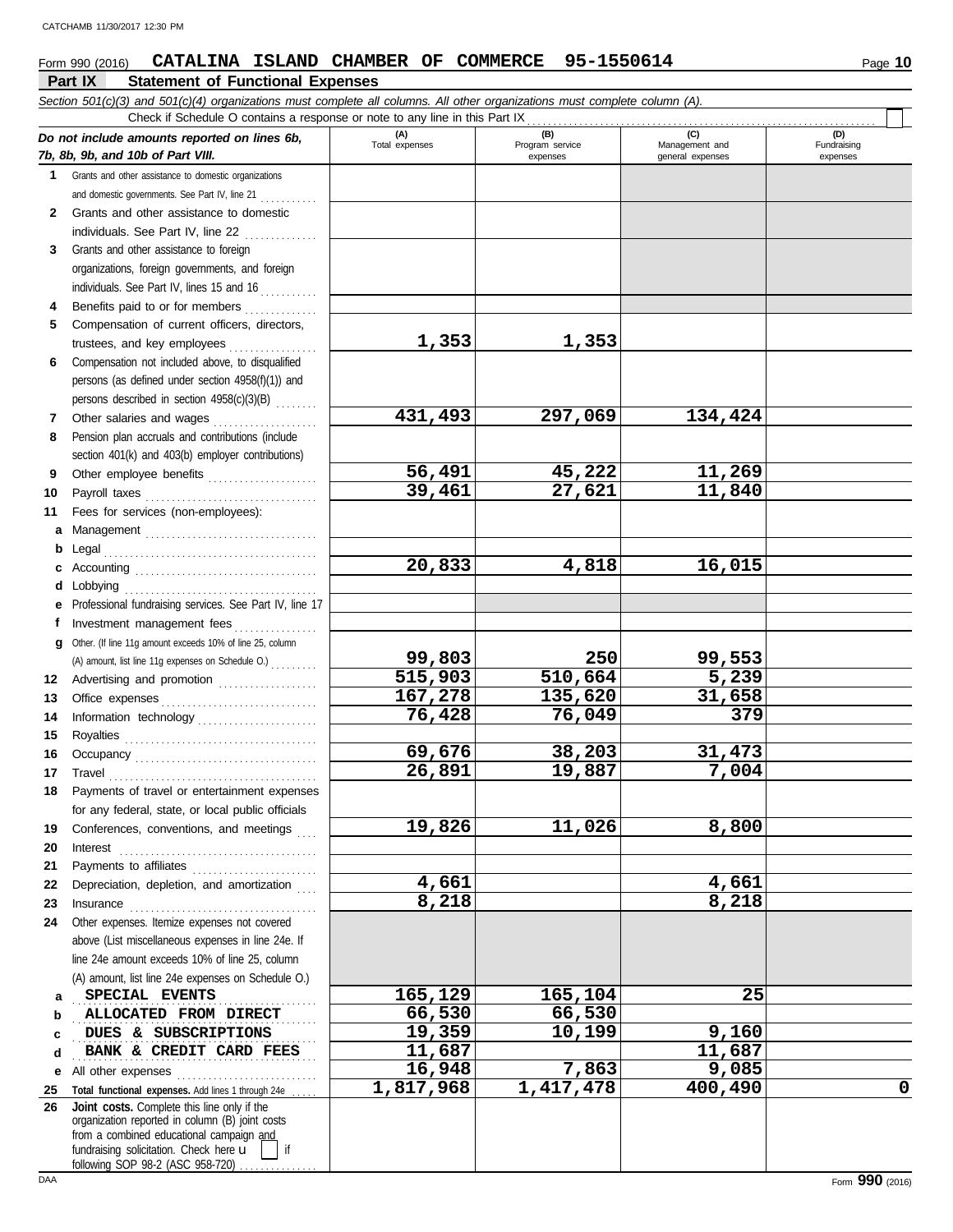#### Form 990 (2016) **CATALINA ISLAND CHAMBER OF COMMERCE** 95-1550614 Page 11 **Part X Balance Sheet**<br>**Part X Balance Sheet**

|                 | <b>Part X</b> | <b>Balance Sneet</b>                                                                    |                 |           |                   |                         |             |
|-----------------|---------------|-----------------------------------------------------------------------------------------|-----------------|-----------|-------------------|-------------------------|-------------|
|                 |               |                                                                                         |                 |           |                   |                         |             |
|                 |               |                                                                                         |                 |           | (A)               |                         | (B)         |
|                 |               |                                                                                         |                 |           | Beginning of year |                         | End of year |
|                 | 1             | Cash-non-interest bearing                                                               |                 |           | 115,460           | $\mathbf{1}$            | 74,184      |
|                 | 2             |                                                                                         |                 |           | 372,060           | $\mathbf{2}$            | 155,558     |
|                 | 3             |                                                                                         |                 |           |                   | 3                       |             |
|                 | 4             | Accounts receivable, net                                                                |                 |           | 31,696            | $\overline{\mathbf{4}}$ | 3,613       |
|                 | 5             | Loans and other receivables from current and former officers, directors,                |                 |           |                   |                         |             |
|                 |               | trustees, key employees, and highest compensated employees.                             |                 |           |                   |                         |             |
|                 |               | Complete Part II of Schedule L                                                          |                 |           |                   | 5                       |             |
|                 | 6             | Loans and other receivables from other disqualified persons (as defined under section   |                 |           |                   |                         |             |
|                 |               | 4958(f)(1)), persons described in section 4958(c)(3)(B), and contributing employers and |                 |           |                   |                         |             |
|                 |               | sponsoring organizations of section 501(c)(9) voluntary employees' beneficiary          |                 |           |                   |                         |             |
|                 |               | organizations (see instructions). Complete Part II of Schedule L                        |                 |           |                   | 6                       |             |
| Assets          | 7             |                                                                                         |                 |           |                   | $\overline{7}$          |             |
|                 | 8             |                                                                                         |                 |           |                   | 8                       |             |
|                 | 9             |                                                                                         |                 |           | 90,950            | 9                       | 67,299      |
|                 |               | 10a Land, buildings, and equipment: cost or                                             |                 |           |                   |                         |             |
|                 |               |                                                                                         |                 | 169,233   |                   |                         |             |
|                 | b             | Less: accumulated depreciation                                                          | 10 <sub>b</sub> | 65,119    | 72,551            | 10 <sub>c</sub>         | 104,114     |
|                 | 11            | Investments-publicly traded securities                                                  |                 |           |                   | 11                      | 64,810      |
|                 | 12            |                                                                                         |                 |           | 12                |                         |             |
|                 | 13            |                                                                                         |                 |           |                   | 13                      |             |
|                 | 14            | Intangible assets                                                                       |                 |           | 14                |                         |             |
|                 | 15            |                                                                                         |                 |           |                   | 15                      |             |
|                 | 16            |                                                                                         |                 |           | 682,717           | 16                      | 469,578     |
|                 | 17            |                                                                                         |                 | 307,661   | 17                | 244,742                 |             |
|                 | 18            | Grants payable                                                                          |                 |           | 18                |                         |             |
|                 | 19            |                                                                                         | 40,538          | 19        | 300               |                         |             |
|                 | 20            | Tax-exempt bond liabilities                                                             |                 | 20        |                   |                         |             |
|                 | 21            | Escrow or custodial account liability. Complete Part IV of Schedule D                   |                 | 21        |                   |                         |             |
|                 | 22            | Loans and other payables to current and former officers, directors,                     |                 |           |                   |                         |             |
| Liabilities     |               | trustees, key employees, highest compensated employees, and                             |                 |           |                   |                         |             |
|                 |               | disqualified persons. Complete Part II of Schedule L                                    |                 |           |                   | 22                      |             |
|                 | 23            |                                                                                         |                 |           |                   | 23                      |             |
|                 | 24            |                                                                                         |                 |           |                   | 24                      |             |
|                 | 25            | Other liabilities (including federal income tax, payables to related third              |                 |           |                   |                         |             |
|                 |               | parties, and other liabilities not included on lines 17-24). Complete Part X            |                 |           |                   |                         |             |
|                 |               | of Schedule D                                                                           | 32,484          | 25        | 41,764            |                         |             |
|                 | 26            |                                                                                         |                 |           | 380,683           | 26                      | 286,806     |
|                 |               | Organizations that follow SFAS 117 (ASC 958), check here u                              |                 | $ X $ and |                   |                         |             |
| <b>Balances</b> |               | complete lines 27 through 29, and lines 33 and 34.                                      |                 |           |                   |                         |             |
|                 | 27            | Unrestricted net assets                                                                 | 302,034         | 27        | 182,772           |                         |             |
|                 | 28            | Temporarily restricted net assets                                                       |                 | 28        |                   |                         |             |
| Fund            | 29            | Permanently restricted net assets                                                       |                 | 29        |                   |                         |             |
|                 |               | Organizations that do not follow SFAS 117 (ASC 958), check here u                       |                 |           |                   |                         |             |
| ৯               |               | complete lines 30 through 34.                                                           |                 |           |                   |                         |             |
| Assets          | 30            | Capital stock or trust principal, or current funds                                      |                 |           | 30                |                         |             |
|                 | 31            |                                                                                         |                 |           | 31                |                         |             |
| ğ               | 32            | Retained earnings, endowment, accumulated income, or other funds                        |                 |           |                   | 32                      |             |
|                 | 33            | Total net assets or fund balances                                                       |                 |           | 302,034           | 33                      | 182,772     |
|                 | 34            |                                                                                         |                 |           | 682,717           | 34                      | 469,578     |

Form **990** (2016)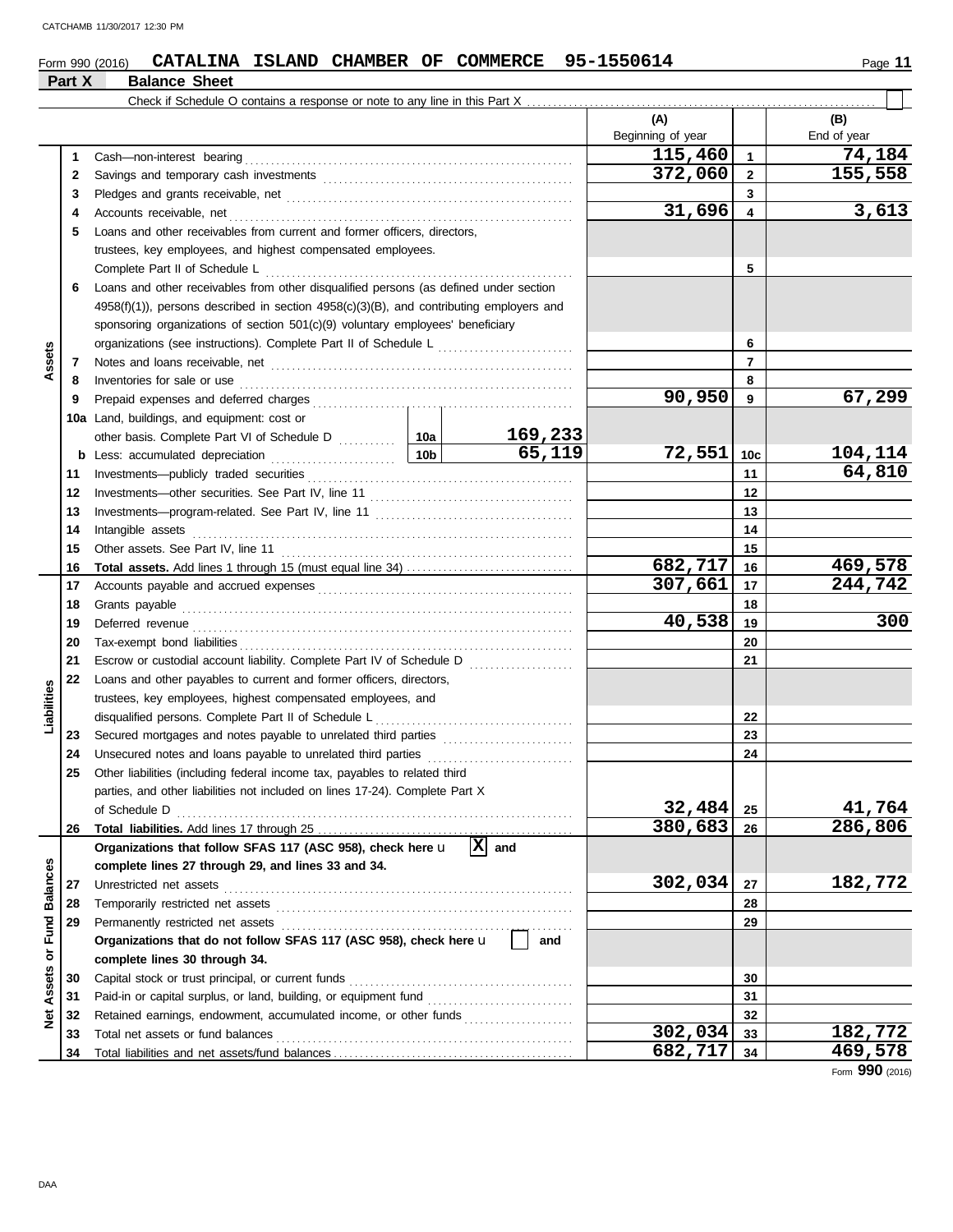|    | Form 990 (2016) CATALINA ISLAND CHAMBER OF COMMERCE 95-1550614                                                                                                                                                                           |                | Page 12         |  |
|----|------------------------------------------------------------------------------------------------------------------------------------------------------------------------------------------------------------------------------------------|----------------|-----------------|--|
|    | Part XI<br><b>Reconciliation of Net Assets</b>                                                                                                                                                                                           |                |                 |  |
|    | Check if Schedule O contains a response or note to any line in this Part XI                                                                                                                                                              |                |                 |  |
|    | $\blacktriangleleft$                                                                                                                                                                                                                     |                | 1,698,706       |  |
| 2  | $\overline{2}$                                                                                                                                                                                                                           |                | 1,817,968       |  |
| 3  | 3                                                                                                                                                                                                                                        |                | $-119,262$      |  |
| 4  | 4                                                                                                                                                                                                                                        | 302,034        |                 |  |
| 5  | 5                                                                                                                                                                                                                                        |                |                 |  |
| 6  | 6<br>Donated services and use of facilities <b>constructs</b> and the service of the service of the services and use of facilities                                                                                                       |                |                 |  |
| 7  | $\overline{7}$<br>Investment expenses <b>contract and the expenses</b>                                                                                                                                                                   |                |                 |  |
| 8  | 8<br>Prior period adjustments <b>constructs</b> and construct of the construction of the construction of the construction of the construction of the construction of the construction of the construction of the construction of the con |                |                 |  |
| 9  | 9                                                                                                                                                                                                                                        |                |                 |  |
| 10 | Net assets or fund balances at end of year. Combine lines 3 through 9 (must equal Part X, line                                                                                                                                           |                |                 |  |
|    | 10<br>33, column (B))                                                                                                                                                                                                                    |                | 182,772         |  |
|    | <b>Financial Statements and Reporting</b><br>Part XII                                                                                                                                                                                    |                |                 |  |
|    |                                                                                                                                                                                                                                          |                |                 |  |
|    |                                                                                                                                                                                                                                          | Yes            | No              |  |
| 1  | ΙXΙ<br>Accounting method used to prepare the Form 990:<br>Accrual<br>Other<br>Cash                                                                                                                                                       |                |                 |  |
|    | If the organization changed its method of accounting from a prior year or checked "Other," explain in                                                                                                                                    |                |                 |  |
|    | Schedule O.                                                                                                                                                                                                                              |                |                 |  |
|    | 2a Were the organization's financial statements compiled or reviewed by an independent accountant?                                                                                                                                       | 2a             | х               |  |
|    | If "Yes," check a box below to indicate whether the financial statements for the year were compiled or                                                                                                                                   |                |                 |  |
|    | reviewed on a separate basis, consolidated basis, or both:                                                                                                                                                                               |                |                 |  |
|    | Consolidated basis<br>Separate basis<br>Both consolidated and separate basis                                                                                                                                                             |                |                 |  |
|    | <b>b</b> Were the organization's financial statements audited by an independent accountant?                                                                                                                                              | 2b             | х               |  |
|    | If "Yes," check a box below to indicate whether the financial statements for the year were audited on a                                                                                                                                  |                |                 |  |
|    | separate basis, consolidated basis, or both:                                                                                                                                                                                             |                |                 |  |
|    | Both consolidated and separate basis<br>Separate basis<br>Consolidated basis                                                                                                                                                             |                |                 |  |
|    | c If "Yes" to line 2a or 2b, does the organization have a committee that assumes responsibility for oversight                                                                                                                            |                |                 |  |
|    | of the audit, review, or compilation of its financial statements and selection of an independent accountant?                                                                                                                             | 2c             |                 |  |
|    | If the organization changed either its oversight process or selection process during the tax year, explain in                                                                                                                            |                |                 |  |
|    | Schedule O.                                                                                                                                                                                                                              |                |                 |  |
|    | 3a As a result of a federal award, was the organization required to undergo an audit or audits as set forth in                                                                                                                           |                |                 |  |
|    | the Single Audit Act and OMB Circular A-133?                                                                                                                                                                                             | За             |                 |  |
|    | <b>b</b> If "Yes," did the organization undergo the required audit or audits? If the organization did not undergo the                                                                                                                    |                |                 |  |
|    | required audit or audits, explain why in Schedule O and describe any steps taken to undergo such audits.                                                                                                                                 | 3 <sub>b</sub> |                 |  |
|    |                                                                                                                                                                                                                                          |                | Form 990 (2016) |  |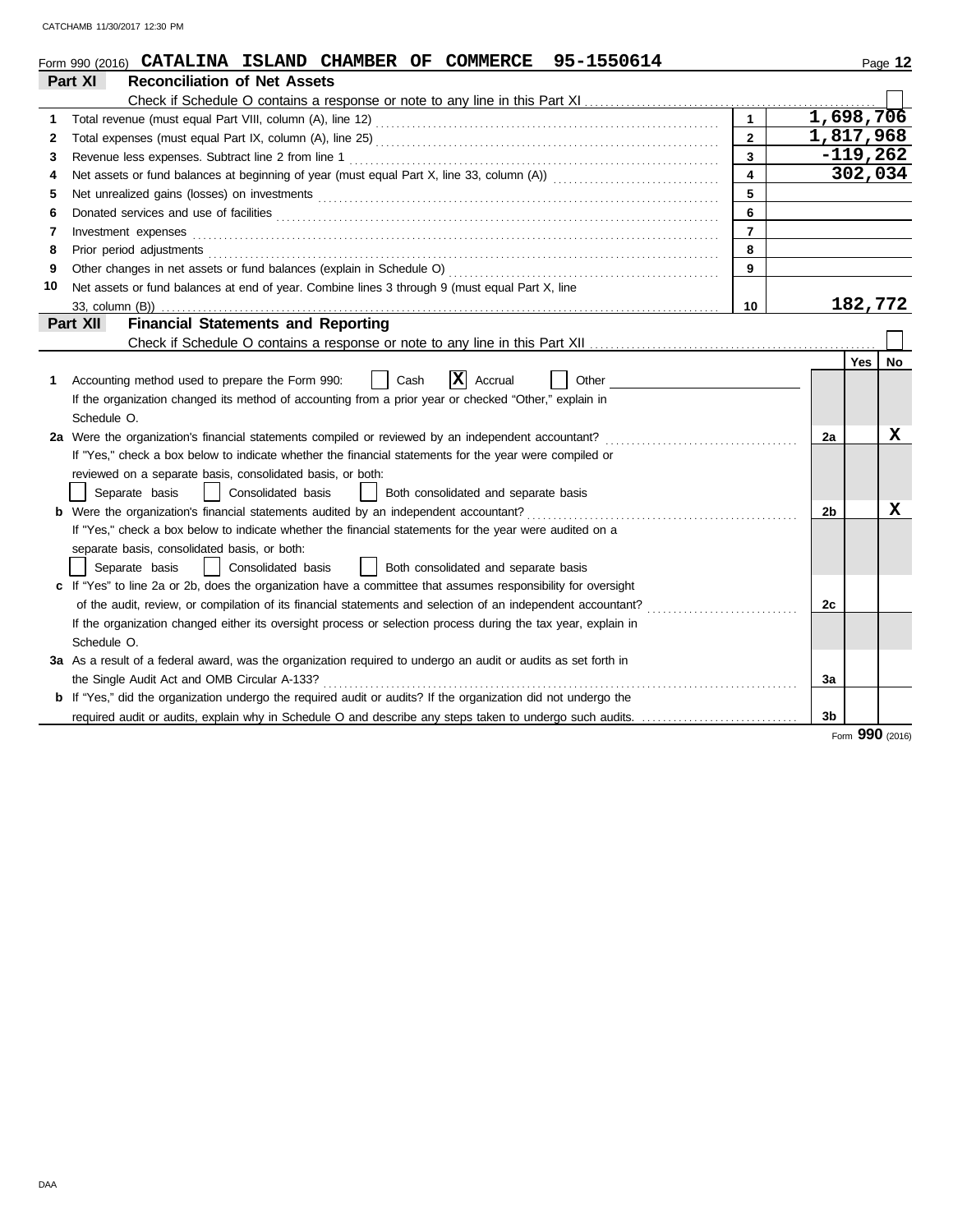| <b>Part VII</b> | CATCHAMB 11/30/2017 12:30 PM<br>Form 990 (2016) CATALINA ISLAND CHAMBER OF COMMERCE                                                                                                                                                                                                                                              |                                                                |                         |                         |                 |                 |                                                                                                 |             | 95-1550614<br>Section A. Officers, Directors, Trustees, Key Employees, and Highest Compensated Employees (continued) |                                                                                       |        | Page 8                                                             |
|-----------------|----------------------------------------------------------------------------------------------------------------------------------------------------------------------------------------------------------------------------------------------------------------------------------------------------------------------------------|----------------------------------------------------------------|-------------------------|-------------------------|-----------------|-----------------|-------------------------------------------------------------------------------------------------|-------------|----------------------------------------------------------------------------------------------------------------------|---------------------------------------------------------------------------------------|--------|--------------------------------------------------------------------|
|                 | (A)<br>Name and title                                                                                                                                                                                                                                                                                                            | (B)<br>Average<br>hours per<br>week<br>(list any               |                         |                         | (C)<br>Position |                 | (do not check more than one<br>box, unless person is both an<br>officer and a director/trustee) |             | (D)<br>Reportable<br>compensation<br>from<br>the<br>organization                                                     | (E)<br>Reportable<br>compensation from<br>related<br>organizations<br>(W-2/1099-MISC) |        | (F)<br>Estimated<br>amount of<br>other<br>compensation<br>from the |
|                 |                                                                                                                                                                                                                                                                                                                                  | hours for<br>related<br>organizations<br>below dotted<br>line) | Individual 1<br>trustee | nstitutional<br>trustee | Officer         | Ķey<br>employee | Highest compensated<br>employee                                                                 | Former      | (W-2/1099-MISC)                                                                                                      |                                                                                       |        | organization<br>and related<br>organizations                       |
| (20)            | DAVID JINKINS                                                                                                                                                                                                                                                                                                                    |                                                                |                         |                         |                 |                 |                                                                                                 |             |                                                                                                                      |                                                                                       |        |                                                                    |
|                 | <b>DIRECTOR</b>                                                                                                                                                                                                                                                                                                                  | 0.25<br>0.00                                                   | X                       |                         |                 |                 |                                                                                                 |             | 0                                                                                                                    | 0                                                                                     |        | 0                                                                  |
|                 |                                                                                                                                                                                                                                                                                                                                  |                                                                |                         |                         |                 |                 |                                                                                                 |             |                                                                                                                      |                                                                                       |        |                                                                    |
|                 |                                                                                                                                                                                                                                                                                                                                  |                                                                |                         |                         |                 |                 |                                                                                                 |             |                                                                                                                      |                                                                                       |        |                                                                    |
|                 |                                                                                                                                                                                                                                                                                                                                  |                                                                |                         |                         |                 |                 |                                                                                                 |             |                                                                                                                      |                                                                                       |        |                                                                    |
|                 |                                                                                                                                                                                                                                                                                                                                  |                                                                |                         |                         |                 |                 |                                                                                                 |             |                                                                                                                      |                                                                                       |        |                                                                    |
|                 |                                                                                                                                                                                                                                                                                                                                  |                                                                |                         |                         |                 |                 |                                                                                                 |             |                                                                                                                      |                                                                                       |        |                                                                    |
|                 |                                                                                                                                                                                                                                                                                                                                  |                                                                |                         |                         |                 |                 |                                                                                                 |             |                                                                                                                      |                                                                                       |        |                                                                    |
|                 |                                                                                                                                                                                                                                                                                                                                  |                                                                |                         |                         |                 |                 |                                                                                                 |             |                                                                                                                      |                                                                                       |        |                                                                    |
| 1b.<br>c<br>d   | Sub-total<br><b>Total from continuation sheets to Part VII, Section A</b>                                                                                                                                                                                                                                                        |                                                                |                         |                         |                 |                 |                                                                                                 | u<br>u<br>u |                                                                                                                      |                                                                                       |        |                                                                    |
| $\mathbf{2}$    | Total number of individuals (including but not limited to those listed above) who received more than \$100,000 of<br>reportable compensation from the organization u                                                                                                                                                             |                                                                |                         |                         |                 |                 |                                                                                                 |             |                                                                                                                      |                                                                                       |        |                                                                    |
| 3<br>4          | Did the organization list any former officer, director, or trustee, key employee, or highest compensated<br>For any individual listed on line 1a, is the sum of reportable compensation and other compensation from the<br>organization and related organizations greater than \$150,000? If "Yes," complete Schedule J for such |                                                                |                         |                         |                 |                 |                                                                                                 |             |                                                                                                                      |                                                                                       | 3<br>4 | Yes<br>No                                                          |
| 5               | Did any person listed on line 1a receive or accrue compensation from any unrelated organization or individual                                                                                                                                                                                                                    |                                                                |                         |                         |                 |                 |                                                                                                 |             |                                                                                                                      |                                                                                       | 5      |                                                                    |
| 1               | Section B. Independent Contractors<br>Complete this table for your five highest compensated independent contractors that received more than \$100,000 of                                                                                                                                                                         |                                                                |                         |                         |                 |                 |                                                                                                 |             |                                                                                                                      |                                                                                       |        |                                                                    |
|                 | compensation from the organization. Report compensation for the calendar year ending with or within the organization's tax year.                                                                                                                                                                                                 | (A)<br>Name and business address                               |                         |                         |                 |                 |                                                                                                 |             |                                                                                                                      | (B)<br>Description of services                                                        |        | (C)<br>Compensation                                                |
|                 |                                                                                                                                                                                                                                                                                                                                  |                                                                |                         |                         |                 |                 |                                                                                                 |             |                                                                                                                      |                                                                                       |        |                                                                    |
|                 |                                                                                                                                                                                                                                                                                                                                  |                                                                |                         |                         |                 |                 |                                                                                                 |             |                                                                                                                      |                                                                                       |        |                                                                    |
|                 |                                                                                                                                                                                                                                                                                                                                  |                                                                |                         |                         |                 |                 |                                                                                                 |             |                                                                                                                      |                                                                                       |        |                                                                    |
|                 |                                                                                                                                                                                                                                                                                                                                  |                                                                |                         |                         |                 |                 |                                                                                                 |             |                                                                                                                      |                                                                                       |        |                                                                    |
|                 |                                                                                                                                                                                                                                                                                                                                  |                                                                |                         |                         |                 |                 |                                                                                                 |             |                                                                                                                      |                                                                                       |        |                                                                    |
| 2               | Total number of independent contractors (including but not limited to those listed above) who<br>received more than \$100,000 of compensation from the organization u                                                                                                                                                            |                                                                |                         |                         |                 |                 |                                                                                                 |             |                                                                                                                      |                                                                                       |        |                                                                    |

| ٦ |  |  |
|---|--|--|
|   |  |  |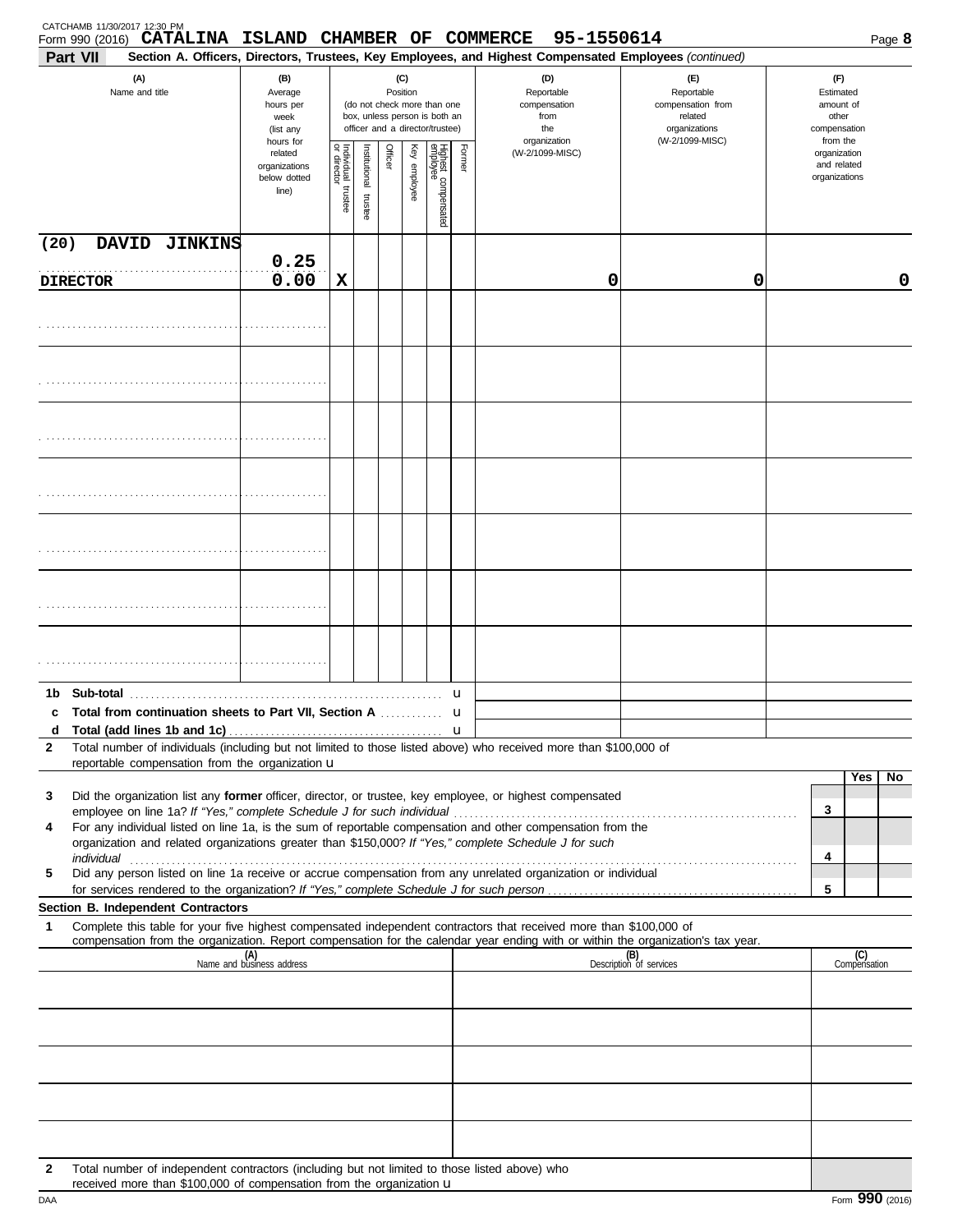|    | <b>SCHEDULE D</b>                         |                                                                                                                                                                                                                                                           | Supplemental Financial Statements                                                                                                      |    |                                | OMB No. 1545-0047 |                                 |
|----|-------------------------------------------|-----------------------------------------------------------------------------------------------------------------------------------------------------------------------------------------------------------------------------------------------------------|----------------------------------------------------------------------------------------------------------------------------------------|----|--------------------------------|-------------------|---------------------------------|
|    | (Form 990)                                |                                                                                                                                                                                                                                                           | u Complete if the organization answered "Yes" on Form 990,<br>Part IV, line 6, 7, 8, 9, 10, 11a, 11b, 11c, 11d, 11e, 11f, 12a, or 12b. |    |                                |                   | 16                              |
|    | Department of the Treasury                |                                                                                                                                                                                                                                                           | u Attach to Form 990.                                                                                                                  |    |                                |                   | Open to Public                  |
|    | Internal Revenue Service                  |                                                                                                                                                                                                                                                           | <b>u</b> Information about Schedule D (Form 990) and its instructions is at www.irs.gov/form990.                                       |    |                                | Inspection        |                                 |
|    | Name of the organization                  |                                                                                                                                                                                                                                                           |                                                                                                                                        |    | Employer identification number |                   |                                 |
|    | AND VISITORS BUREAU                       | CATALINA ISLAND CHAMBER OF COMMERCE                                                                                                                                                                                                                       |                                                                                                                                        |    | 95-1550614                     |                   |                                 |
|    | Part I                                    | Organizations Maintaining Donor Advised Funds or Other Similar Funds or Accounts.                                                                                                                                                                         |                                                                                                                                        |    |                                |                   |                                 |
|    |                                           | Complete if the organization answered "Yes" on Form 990, Part IV, line 6.                                                                                                                                                                                 |                                                                                                                                        |    |                                |                   |                                 |
|    |                                           |                                                                                                                                                                                                                                                           | (a) Donor advised funds                                                                                                                |    | (b) Funds and other accounts   |                   |                                 |
| 1  | Total number at end of year               |                                                                                                                                                                                                                                                           |                                                                                                                                        |    |                                |                   |                                 |
| 2  |                                           | Aggregate value of contributions to (during year)                                                                                                                                                                                                         |                                                                                                                                        |    |                                |                   |                                 |
| 3  |                                           |                                                                                                                                                                                                                                                           |                                                                                                                                        |    |                                |                   |                                 |
| 4  |                                           |                                                                                                                                                                                                                                                           |                                                                                                                                        |    |                                |                   |                                 |
| 5  |                                           | Did the organization inform all donors and donor advisors in writing that the assets held in donor advised                                                                                                                                                |                                                                                                                                        |    |                                |                   |                                 |
|    |                                           |                                                                                                                                                                                                                                                           |                                                                                                                                        |    |                                | Yes               | No                              |
| 6  |                                           | Did the organization inform all grantees, donors, and donor advisors in writing that grant funds can be used                                                                                                                                              |                                                                                                                                        |    |                                |                   |                                 |
|    |                                           | only for charitable purposes and not for the benefit of the donor or donor advisor, or for any other purpose                                                                                                                                              |                                                                                                                                        |    |                                | <b>Yes</b>        | No                              |
|    | Part II                                   | <b>Conservation Easements.</b>                                                                                                                                                                                                                            |                                                                                                                                        |    |                                |                   |                                 |
|    |                                           | Complete if the organization answered "Yes" on Form 990, Part IV, line 7.                                                                                                                                                                                 |                                                                                                                                        |    |                                |                   |                                 |
| 1. |                                           | Purpose(s) of conservation easements held by the organization (check all that apply).                                                                                                                                                                     |                                                                                                                                        |    |                                |                   |                                 |
|    |                                           | Preservation of land for public use (e.g., recreation or education)                                                                                                                                                                                       | Preservation of a historically important land area                                                                                     |    |                                |                   |                                 |
|    | Protection of natural habitat             |                                                                                                                                                                                                                                                           | Preservation of a certified historic structure                                                                                         |    |                                |                   |                                 |
|    | Preservation of open space                |                                                                                                                                                                                                                                                           |                                                                                                                                        |    |                                |                   |                                 |
| 2  |                                           | Complete lines 2a through 2d if the organization held a qualified conservation contribution in the form of a conservation                                                                                                                                 |                                                                                                                                        |    |                                |                   |                                 |
|    | easement on the last day of the tax year. |                                                                                                                                                                                                                                                           |                                                                                                                                        |    |                                |                   | Held at the End of the Tax Year |
| а  |                                           |                                                                                                                                                                                                                                                           |                                                                                                                                        | 2a |                                |                   |                                 |
| b  |                                           |                                                                                                                                                                                                                                                           |                                                                                                                                        | 2b |                                |                   |                                 |
| c  |                                           | Number of conservation easements on a certified historic structure included in (a) [[[[[[[[[[[[[[[[[[[[[[[[[]]]]]]]                                                                                                                                       |                                                                                                                                        | 2c |                                |                   |                                 |
|    |                                           | d Number of conservation easements included in (c) acquired after 8/17/06, and not on a<br>historic structure listed in the National Register                                                                                                             |                                                                                                                                        |    |                                |                   |                                 |
| 3  |                                           | Number of conservation easements modified, transferred, released, extinguished, or terminated by the organization during the                                                                                                                              |                                                                                                                                        | 2d |                                |                   |                                 |
|    | tax year <b>u</b>                         |                                                                                                                                                                                                                                                           |                                                                                                                                        |    |                                |                   |                                 |
|    | .                                         | Number of states where property subject to conservation easement is located <b>u</b>                                                                                                                                                                      |                                                                                                                                        |    |                                |                   |                                 |
| 5  |                                           | Does the organization have a written policy regarding the periodic monitoring, inspection, handling of                                                                                                                                                    |                                                                                                                                        |    |                                |                   |                                 |
|    |                                           | violations, and enforcement of the conservation easements it holds?                                                                                                                                                                                       |                                                                                                                                        |    |                                |                   | Yes $ $<br>∣ No                 |
| 6  |                                           | Staff and volunteer hours devoted to monitoring, inspecting, handling of violations, and enforcing conservation easements during the year                                                                                                                 |                                                                                                                                        |    |                                |                   |                                 |
|    | u                                         |                                                                                                                                                                                                                                                           |                                                                                                                                        |    |                                |                   |                                 |
| 7  |                                           | Amount of expenses incurred in monitoring, inspecting, handling of violations, and enforcing conservation easements during the year                                                                                                                       |                                                                                                                                        |    |                                |                   |                                 |
|    |                                           |                                                                                                                                                                                                                                                           |                                                                                                                                        |    |                                |                   |                                 |
| 8  |                                           | Does each conservation easement reported on line 2(d) above satisfy the requirements of section 170(h)(4)(B)(i)                                                                                                                                           |                                                                                                                                        |    |                                |                   |                                 |
|    |                                           |                                                                                                                                                                                                                                                           |                                                                                                                                        |    |                                |                   | Yes $\vert$ $\vert$<br>No       |
| 9  |                                           | In Part XIII, describe how the organization reports conservation easements in its revenue and expense statement, and<br>balance sheet, and include, if applicable, the text of the footnote to the organization's financial statements that describes the |                                                                                                                                        |    |                                |                   |                                 |
|    |                                           | organization's accounting for conservation easements.                                                                                                                                                                                                     |                                                                                                                                        |    |                                |                   |                                 |
|    | Part III                                  | Organizations Maintaining Collections of Art, Historical Treasures, or Other Similar Assets.                                                                                                                                                              |                                                                                                                                        |    |                                |                   |                                 |
|    |                                           | Complete if the organization answered "Yes" on Form 990, Part IV, line 8.                                                                                                                                                                                 |                                                                                                                                        |    |                                |                   |                                 |
|    |                                           | 1a If the organization elected, as permitted under SFAS 116 (ASC 958), not to report in its revenue statement and balance sheet                                                                                                                           |                                                                                                                                        |    |                                |                   |                                 |
|    |                                           | works of art, historical treasures, or other similar assets held for public exhibition, education, or research in furtherance of                                                                                                                          |                                                                                                                                        |    |                                |                   |                                 |
|    |                                           | public service, provide, in Part XIII, the text of the footnote to its financial statements that describes these items.                                                                                                                                   |                                                                                                                                        |    |                                |                   |                                 |
| b  |                                           | If the organization elected, as permitted under SFAS 116 (ASC 958), to report in its revenue statement and balance sheet                                                                                                                                  |                                                                                                                                        |    |                                |                   |                                 |
|    |                                           | works of art, historical treasures, or other similar assets held for public exhibition, education, or research in furtherance of                                                                                                                          |                                                                                                                                        |    |                                |                   |                                 |
|    |                                           | public service, provide the following amounts relating to these items:                                                                                                                                                                                    |                                                                                                                                        |    |                                |                   |                                 |
|    |                                           |                                                                                                                                                                                                                                                           |                                                                                                                                        |    |                                |                   |                                 |
|    |                                           |                                                                                                                                                                                                                                                           |                                                                                                                                        |    |                                |                   | $\mathbf{u}$ \$ $\ldots$        |
| 2  |                                           | If the organization received or held works of art, historical treasures, or other similar assets for financial gain, provide the<br>following amounts required to be reported under SFAS 116 (ASC 958) relating to these items:                           |                                                                                                                                        |    |                                |                   |                                 |
| а  |                                           |                                                                                                                                                                                                                                                           |                                                                                                                                        |    |                                |                   |                                 |
| b  |                                           |                                                                                                                                                                                                                                                           |                                                                                                                                        |    |                                |                   |                                 |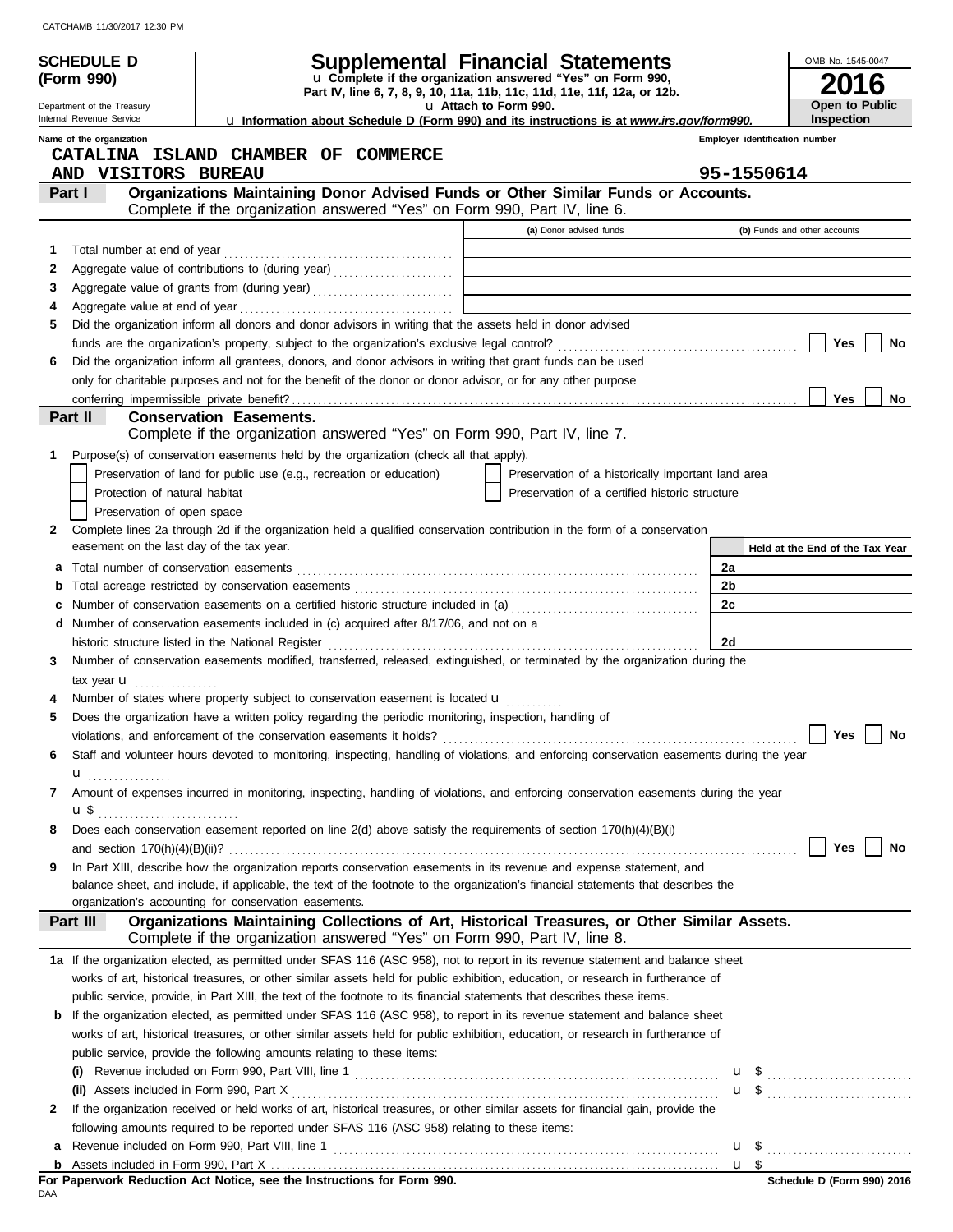|   | Schedule D (Form 990) 2016                                                                                                                                                                                                     | CATALINA ISLAND CHAMBER OF COMMERCE 95-1550614 |                           |                         |                    |                      |                     |     | Page 2 |
|---|--------------------------------------------------------------------------------------------------------------------------------------------------------------------------------------------------------------------------------|------------------------------------------------|---------------------------|-------------------------|--------------------|----------------------|---------------------|-----|--------|
|   | Organizations Maintaining Collections of Art, Historical Treasures, or Other Similar Assets (continued)<br>Part III                                                                                                            |                                                |                           |                         |                    |                      |                     |     |        |
| 3 | Using the organization's acquisition, accession, and other records, check any of the following that are a significant use of its<br>collection items (check all that apply):                                                   |                                                |                           |                         |                    |                      |                     |     |        |
| a | Public exhibition                                                                                                                                                                                                              | d                                              | Loan or exchange programs |                         |                    |                      |                     |     |        |
| b | Scholarly research                                                                                                                                                                                                             | е                                              |                           |                         |                    |                      |                     |     |        |
| с | Preservation for future generations                                                                                                                                                                                            |                                                |                           |                         |                    |                      |                     |     |        |
|   | Provide a description of the organization's collections and explain how they further the organization's exempt purpose in Part                                                                                                 |                                                |                           |                         |                    |                      |                     |     |        |
|   | XIII.                                                                                                                                                                                                                          |                                                |                           |                         |                    |                      |                     |     |        |
| 5 | During the year, did the organization solicit or receive donations of art, historical treasures, or other similar                                                                                                              |                                                |                           |                         |                    |                      |                     |     |        |
|   |                                                                                                                                                                                                                                |                                                |                           |                         |                    |                      | Yes                 |     | No     |
|   | <b>Part IV</b><br><b>Escrow and Custodial Arrangements.</b>                                                                                                                                                                    |                                                |                           |                         |                    |                      |                     |     |        |
|   | Complete if the organization answered "Yes" on Form 990, Part IV, line 9, or reported an amount on Form                                                                                                                        |                                                |                           |                         |                    |                      |                     |     |        |
|   | 990, Part X, line 21.                                                                                                                                                                                                          |                                                |                           |                         |                    |                      |                     |     |        |
|   | 1a Is the organization an agent, trustee, custodian or other intermediary for contributions or other assets not                                                                                                                |                                                |                           |                         |                    |                      |                     |     |        |
|   |                                                                                                                                                                                                                                |                                                |                           |                         |                    |                      | Yes                 |     | No     |
|   | <b>b</b> If "Yes," explain the arrangement in Part XIII and complete the following table:                                                                                                                                      |                                                |                           |                         |                    |                      |                     |     |        |
|   |                                                                                                                                                                                                                                |                                                |                           |                         |                    |                      | Amount              |     |        |
| c | Beginning balance                                                                                                                                                                                                              |                                                |                           |                         |                    | 1c                   |                     |     |        |
|   |                                                                                                                                                                                                                                |                                                |                           |                         |                    | 1 <sub>d</sub>       |                     |     |        |
|   |                                                                                                                                                                                                                                |                                                |                           |                         |                    | 1e                   |                     |     |        |
|   | Ending balance with a continuum control of the control of the control of the control of the control of the control of the control of the control of the control of the control of the control of the control of the control of |                                                |                           |                         |                    | 1f                   |                     |     |        |
|   | 2a Did the organization include an amount on Form 990, Part X, line 21, for escrow or custodial account liability?                                                                                                             |                                                |                           |                         |                    |                      | <b>Yes</b>          |     | No     |
|   |                                                                                                                                                                                                                                |                                                |                           |                         |                    |                      |                     |     |        |
|   | Part V<br><b>Endowment Funds.</b>                                                                                                                                                                                              |                                                |                           |                         |                    |                      |                     |     |        |
|   | Complete if the organization answered "Yes" on Form 990, Part IV, line 10.                                                                                                                                                     |                                                |                           |                         |                    |                      |                     |     |        |
|   |                                                                                                                                                                                                                                | (a) Current year                               | (b) Prior year            |                         | (c) Two years back | (d) Three years back | (e) Four years back |     |        |
|   | 1a Beginning of year balance                                                                                                                                                                                                   |                                                |                           |                         |                    |                      |                     |     |        |
|   | Contributions <b>Contributions</b>                                                                                                                                                                                             |                                                |                           |                         |                    |                      |                     |     |        |
|   | Net investment earnings, gains, and                                                                                                                                                                                            |                                                |                           |                         |                    |                      |                     |     |        |
|   |                                                                                                                                                                                                                                |                                                |                           |                         |                    |                      |                     |     |        |
|   | Grants or scholarships                                                                                                                                                                                                         |                                                |                           |                         |                    |                      |                     |     |        |
|   | Other expenditures for facilities and                                                                                                                                                                                          |                                                |                           |                         |                    |                      |                     |     |        |
|   | programs                                                                                                                                                                                                                       |                                                |                           |                         |                    |                      |                     |     |        |
|   | f Administrative expenses                                                                                                                                                                                                      |                                                |                           |                         |                    |                      |                     |     |        |
|   |                                                                                                                                                                                                                                |                                                |                           |                         |                    |                      |                     |     |        |
|   | 2 Provide the estimated percentage of the current year end balance (line 1g, column (a)) held as:                                                                                                                              |                                                |                           |                         |                    |                      |                     |     |        |
| a | Board designated or quasi-endowment <b>u</b> %                                                                                                                                                                                 |                                                |                           |                         |                    |                      |                     |     |        |
| b | Permanent endowment u<br>. %                                                                                                                                                                                                   |                                                |                           |                         |                    |                      |                     |     |        |
|   | Temporarily restricted endowment <b>u</b>                                                                                                                                                                                      |                                                |                           |                         |                    |                      |                     |     |        |
|   | The percentages on lines 2a, 2b, and 2c should equal 100%.                                                                                                                                                                     |                                                |                           |                         |                    |                      |                     |     |        |
|   | 3a Are there endowment funds not in the possession of the organization that are held and administered for the                                                                                                                  |                                                |                           |                         |                    |                      |                     |     |        |
|   | organization by:                                                                                                                                                                                                               |                                                |                           |                         |                    |                      |                     | Yes | No.    |
|   |                                                                                                                                                                                                                                |                                                |                           |                         |                    |                      | 3a(i)               |     |        |
|   | (ii) related organizations                                                                                                                                                                                                     |                                                |                           |                         |                    |                      | 3a(ii)              |     |        |
|   |                                                                                                                                                                                                                                |                                                |                           |                         |                    |                      | 3b                  |     |        |
|   | Describe in Part XIII the intended uses of the organization's endowment funds.                                                                                                                                                 |                                                |                           |                         |                    |                      |                     |     |        |
|   | Land, Buildings, and Equipment.<br><b>Part VI</b>                                                                                                                                                                              |                                                |                           |                         |                    |                      |                     |     |        |
|   | Complete if the organization answered "Yes" on Form 990, Part IV, line 11a. See Form 990, Part X, line 10.                                                                                                                     |                                                |                           |                         |                    |                      |                     |     |        |
|   | Description of property                                                                                                                                                                                                        | (a) Cost or other basis                        |                           | (b) Cost or other basis | (c) Accumulated    |                      | (d) Book value      |     |        |
|   |                                                                                                                                                                                                                                | (investment)                                   |                           | (other)                 | depreciation       |                      |                     |     |        |
|   | <b>1a</b> Land                                                                                                                                                                                                                 |                                                |                           |                         |                    |                      |                     |     |        |
|   | <b>b</b> Buildings                                                                                                                                                                                                             |                                                |                           |                         |                    |                      |                     |     |        |
|   | c Leasehold improvements                                                                                                                                                                                                       |                                                |                           |                         |                    |                      |                     |     |        |
|   |                                                                                                                                                                                                                                |                                                |                           |                         |                    |                      |                     |     |        |
|   |                                                                                                                                                                                                                                |                                                |                           |                         |                    |                      |                     |     |        |
|   |                                                                                                                                                                                                                                |                                                |                           |                         |                    | u                    |                     |     |        |

**Schedule D (Form 990) 2016**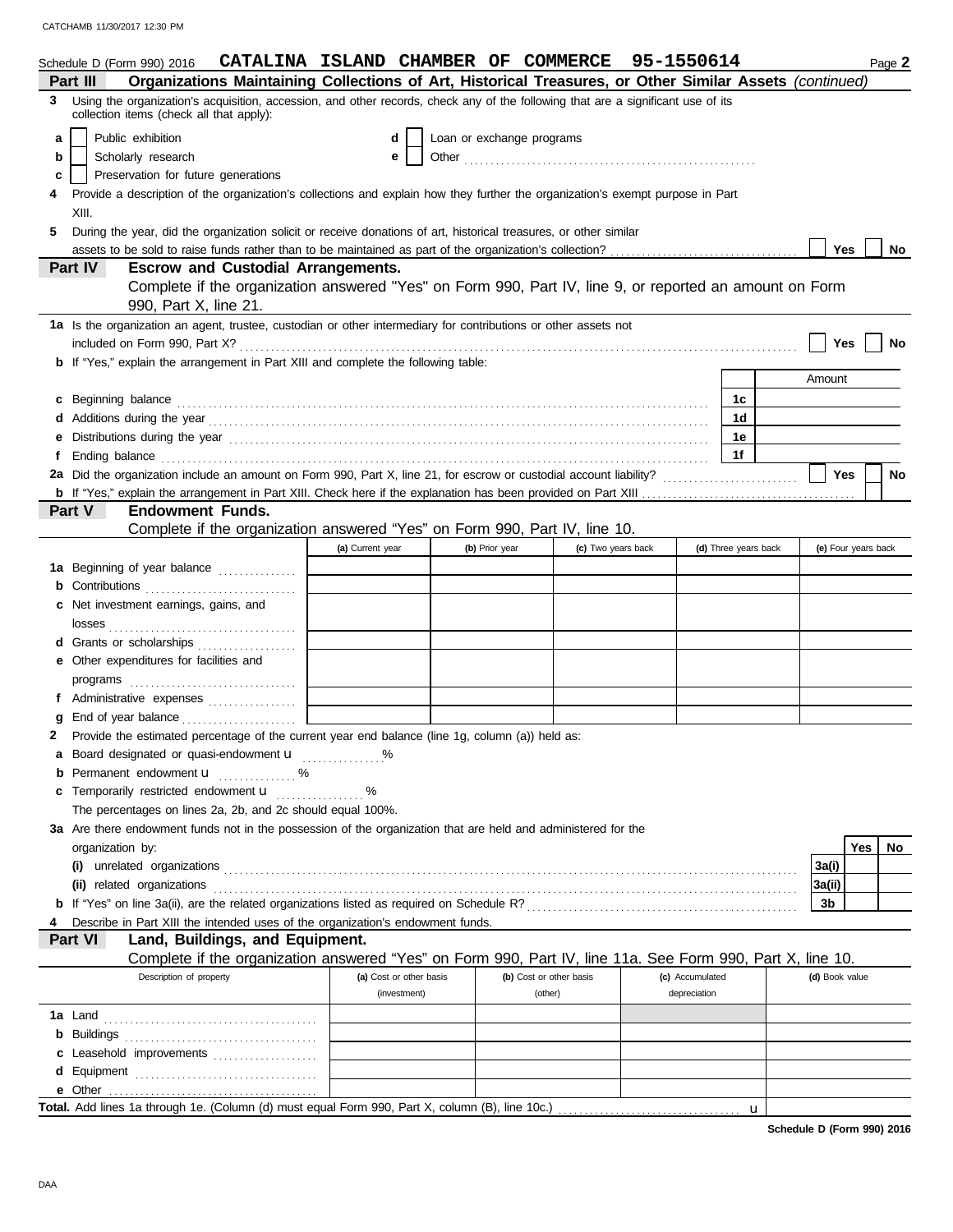| Schedule D (Form 990) 2016 | CATALINA ISLAND CHAMBER OF                                                                                              | COMMERCE       | 95-1550614                       | Page 3         |
|----------------------------|-------------------------------------------------------------------------------------------------------------------------|----------------|----------------------------------|----------------|
| <b>Part VII</b>            | Investments-Other Securities.                                                                                           |                |                                  |                |
|                            | Complete if the organization answered "Yes" on Form 990, Part IV, line 11b. See Form 990, Part X, line 12.              |                |                                  |                |
|                            | (a) Description of security or category                                                                                 | (b) Book value | (c) Method of valuation:         |                |
|                            | (including name of security)                                                                                            |                | Cost or end-of-year market value |                |
|                            |                                                                                                                         |                |                                  |                |
|                            | (2) Closely-held equity interests                                                                                       |                |                                  |                |
|                            | $(3)$ Other $\ldots$ $\ldots$ $\ldots$ $\ldots$ $\ldots$ $\ldots$ $\ldots$ $\ldots$ $\ldots$ $\ldots$ $\ldots$ $\ldots$ |                |                                  |                |
|                            |                                                                                                                         |                |                                  |                |
| $\mathbf{B}$               |                                                                                                                         |                |                                  |                |
| (C)                        |                                                                                                                         |                |                                  |                |
| (D)                        |                                                                                                                         |                |                                  |                |
| (E)                        |                                                                                                                         |                |                                  |                |
| (F)                        |                                                                                                                         |                |                                  |                |
| (G)                        |                                                                                                                         |                |                                  |                |
| (H)                        |                                                                                                                         |                |                                  |                |
|                            | Total. (Column (b) must equal Form 990, Part X, col. (B) line 12.) u                                                    |                |                                  |                |
| Part VIII                  | Investments-Program Related.                                                                                            |                |                                  |                |
|                            | Complete if the organization answered "Yes" on Form 990, Part IV, line 11c. See Form 990, Part X, line 13.              |                |                                  |                |
|                            | (a) Description of investment                                                                                           | (b) Book value | (c) Method of valuation:         |                |
|                            |                                                                                                                         |                | Cost or end-of-year market value |                |
| (1)                        |                                                                                                                         |                |                                  |                |
| (2)                        |                                                                                                                         |                |                                  |                |
| (3)                        |                                                                                                                         |                |                                  |                |
| (4)                        |                                                                                                                         |                |                                  |                |
| (5)                        |                                                                                                                         |                |                                  |                |
| (6)                        |                                                                                                                         |                |                                  |                |
| (7)                        |                                                                                                                         |                |                                  |                |
| (8)                        |                                                                                                                         |                |                                  |                |
| (9)                        |                                                                                                                         |                |                                  |                |
|                            | Total. (Column (b) must equal Form 990, Part X, col. (B) line 13.) $\mathbf u$                                          |                |                                  |                |
| Part IX                    | Other Assets.                                                                                                           |                |                                  |                |
|                            | Complete if the organization answered "Yes" on Form 990, Part IV, line 11d. See Form 990, Part X, line 15.              |                |                                  |                |
|                            | (a) Description                                                                                                         |                |                                  | (b) Book value |
| (1)                        |                                                                                                                         |                |                                  |                |
| (2)                        |                                                                                                                         |                |                                  |                |
| (3)                        |                                                                                                                         |                |                                  |                |
| (4)                        |                                                                                                                         |                |                                  |                |
| (5)                        |                                                                                                                         |                |                                  |                |
| (6)                        |                                                                                                                         |                |                                  |                |
| (7)                        |                                                                                                                         |                |                                  |                |
| (8)                        |                                                                                                                         |                |                                  |                |
| (9)                        |                                                                                                                         |                |                                  |                |
|                            | Total. (Column (b) must equal Form 990, Part X, col. (B) line 15.).                                                     |                | u                                |                |
| Part X                     | Other Liabilities.                                                                                                      |                |                                  |                |
|                            | Complete if the organization answered "Yes" on Form 990, Part IV, line 11e or 11f. See Form 990, Part X,                |                |                                  |                |
|                            | line 25.                                                                                                                |                |                                  |                |
| 1.                         | (a) Description of liability                                                                                            | (b) Book value |                                  |                |
| (1)                        | Federal income taxes                                                                                                    |                |                                  |                |
| (2)                        | Accrued wages                                                                                                           | 41,764         |                                  |                |
| (3)                        |                                                                                                                         |                |                                  |                |
| (4)                        |                                                                                                                         |                |                                  |                |
| (5)                        |                                                                                                                         |                |                                  |                |
| (6)                        |                                                                                                                         |                |                                  |                |
| (7)                        |                                                                                                                         |                |                                  |                |
| (8)                        |                                                                                                                         |                |                                  |                |
| (9)                        |                                                                                                                         |                |                                  |                |

**Total.** *(Column (b) must equal Form 990, Part X, col. (B) line 25.)* u **41,764**

Liability for uncertain tax positions. In Part XIII, provide the text of the footnote to the organization's financial statements that reports the **2.** organization's liability for uncertain tax positions under FIN 48 (ASC 740). Check here if the text of the footnote has been provided in Part XIII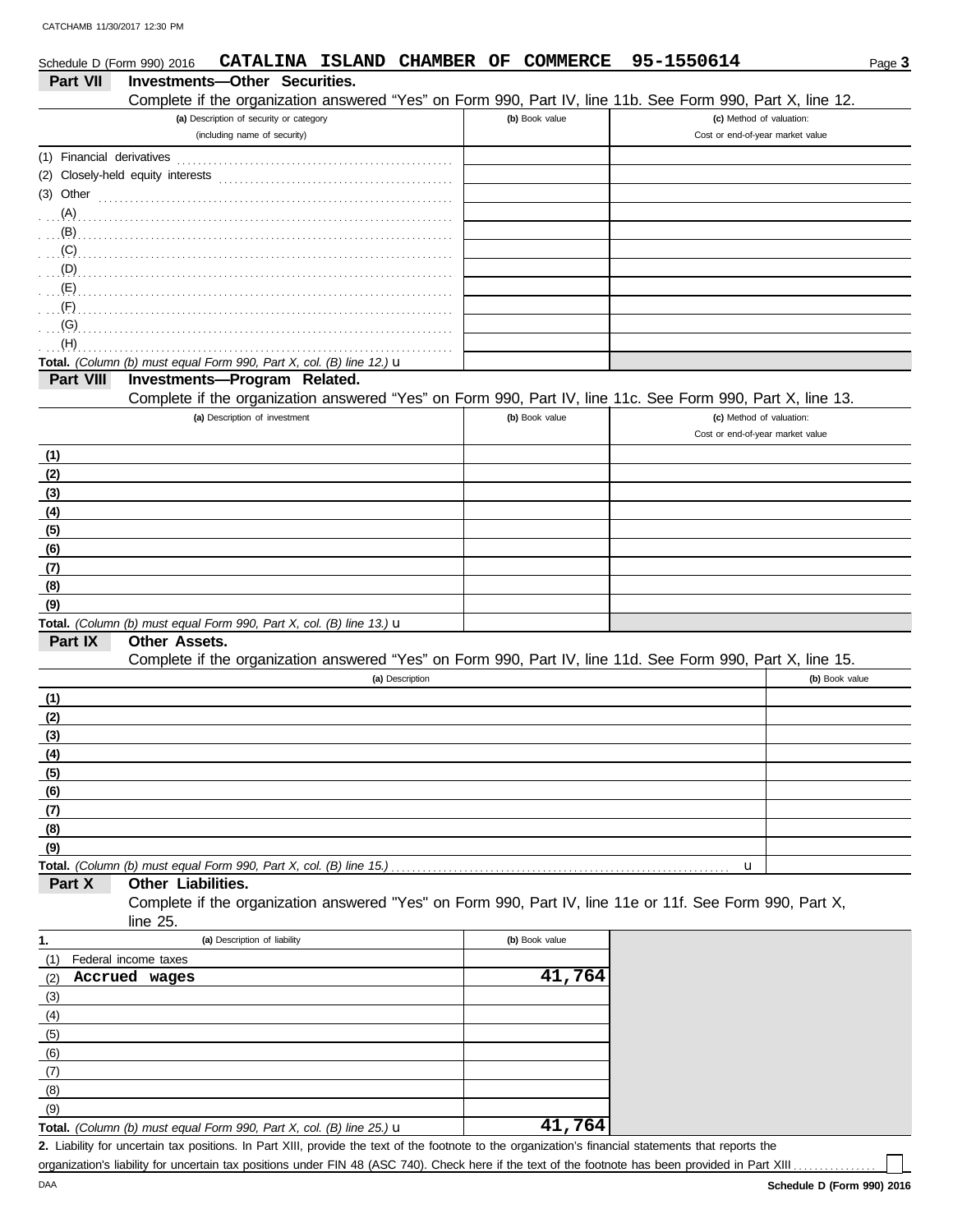|        | CATALINA ISLAND CHAMBER OF COMMERCE 95-1550614<br>Schedule D (Form 990) 2016                                                                                                                                                         |                |              | Page 4    |
|--------|--------------------------------------------------------------------------------------------------------------------------------------------------------------------------------------------------------------------------------------|----------------|--------------|-----------|
|        | Reconciliation of Revenue per Audited Financial Statements With Revenue per Return.<br><b>Part XI</b>                                                                                                                                |                |              |           |
|        | Complete if the organization answered "Yes" on Form 990, Part IV, line 12a.                                                                                                                                                          |                |              |           |
| 1      |                                                                                                                                                                                                                                      |                | $\mathbf{1}$ | 1,698,706 |
| 2      | Amounts included on line 1 but not on Form 990, Part VIII, line 12:                                                                                                                                                                  |                |              |           |
| а      |                                                                                                                                                                                                                                      | 2a             |              |           |
| b      |                                                                                                                                                                                                                                      | 2 <sub>b</sub> |              |           |
| с      |                                                                                                                                                                                                                                      | 2c             |              |           |
| d      |                                                                                                                                                                                                                                      | <b>2d</b>      |              |           |
| е      | Add lines 2a through 2d <b>contained a contained a contained a contained a contained a contained a contained a contained a contained a contained a contained a contained a contained a contained a contained a contained a conta</b> |                | 2e           |           |
| 3      |                                                                                                                                                                                                                                      |                | 3            | 1,698,706 |
| 4      | Amounts included on Form 990, Part VIII, line 12, but not on line 1:                                                                                                                                                                 |                |              |           |
| а      |                                                                                                                                                                                                                                      | 4а             |              |           |
|        |                                                                                                                                                                                                                                      | 4b             |              |           |
| 5      | c Add lines 4a and 4b                                                                                                                                                                                                                |                | 4c<br>5      | 1,698,706 |
|        | Reconciliation of Expenses per Audited Financial Statements With Expenses per Return.<br>Part XII                                                                                                                                    |                |              |           |
|        | Complete if the organization answered "Yes" on Form 990, Part IV, line 12a.                                                                                                                                                          |                |              |           |
|        | Total expenses and losses per audited financial statements                                                                                                                                                                           |                | $\mathbf 1$  | 1,817,968 |
| 1      | Amounts included on line 1 but not on Form 990, Part IX, line 25:                                                                                                                                                                    |                |              |           |
| 2<br>а |                                                                                                                                                                                                                                      | 2a             |              |           |
| b      |                                                                                                                                                                                                                                      | 2 <sub>b</sub> |              |           |
|        |                                                                                                                                                                                                                                      | 2c             |              |           |
| d      |                                                                                                                                                                                                                                      | <b>2d</b>      |              |           |
| е      | Add lines 2a through 2d [11] Additional Property and Property and Property and Property and Property and Property and Property and Property and Property and Property and Property and Property and Property and Property and        |                | 2e           |           |
| 3      |                                                                                                                                                                                                                                      |                | 3            | 1,817,968 |
| 4      | Amounts included on Form 990, Part IX, line 25, but not on line 1:                                                                                                                                                                   |                |              |           |
| а      |                                                                                                                                                                                                                                      | 4а             |              |           |
|        |                                                                                                                                                                                                                                      | 4 <sub>b</sub> |              |           |
|        | c Add lines 4a and 4b                                                                                                                                                                                                                |                | 4c           |           |
|        |                                                                                                                                                                                                                                      |                | 5            | 1,817,968 |
|        | Part XIII Supplemental Information.                                                                                                                                                                                                  |                |              |           |
|        | Provide the descriptions required for Part II, lines 3, 5, and 9; Part III, lines 1a and 4; Part IV, lines 1b and 2b; Part V, line 4; Part X, line                                                                                   |                |              |           |
|        | 2; Part XI, lines 2d and 4b; and Part XII, lines 2d and 4b. Also complete this part to provide any additional information.                                                                                                           |                |              |           |
|        |                                                                                                                                                                                                                                      |                |              |           |
|        |                                                                                                                                                                                                                                      |                |              |           |
|        |                                                                                                                                                                                                                                      |                |              |           |
|        |                                                                                                                                                                                                                                      |                |              |           |
|        |                                                                                                                                                                                                                                      |                |              |           |
|        |                                                                                                                                                                                                                                      |                |              |           |
|        |                                                                                                                                                                                                                                      |                |              |           |
|        |                                                                                                                                                                                                                                      |                |              |           |
|        |                                                                                                                                                                                                                                      |                |              |           |
|        |                                                                                                                                                                                                                                      |                |              |           |
|        |                                                                                                                                                                                                                                      |                |              |           |
|        |                                                                                                                                                                                                                                      |                |              |           |
|        |                                                                                                                                                                                                                                      |                |              |           |
|        |                                                                                                                                                                                                                                      |                |              |           |
|        |                                                                                                                                                                                                                                      |                |              |           |
|        |                                                                                                                                                                                                                                      |                |              |           |
|        |                                                                                                                                                                                                                                      |                |              |           |
|        |                                                                                                                                                                                                                                      |                |              |           |
|        |                                                                                                                                                                                                                                      |                |              |           |
|        |                                                                                                                                                                                                                                      |                |              |           |
|        |                                                                                                                                                                                                                                      |                |              |           |
|        |                                                                                                                                                                                                                                      |                |              |           |
|        |                                                                                                                                                                                                                                      |                |              |           |
|        |                                                                                                                                                                                                                                      |                |              |           |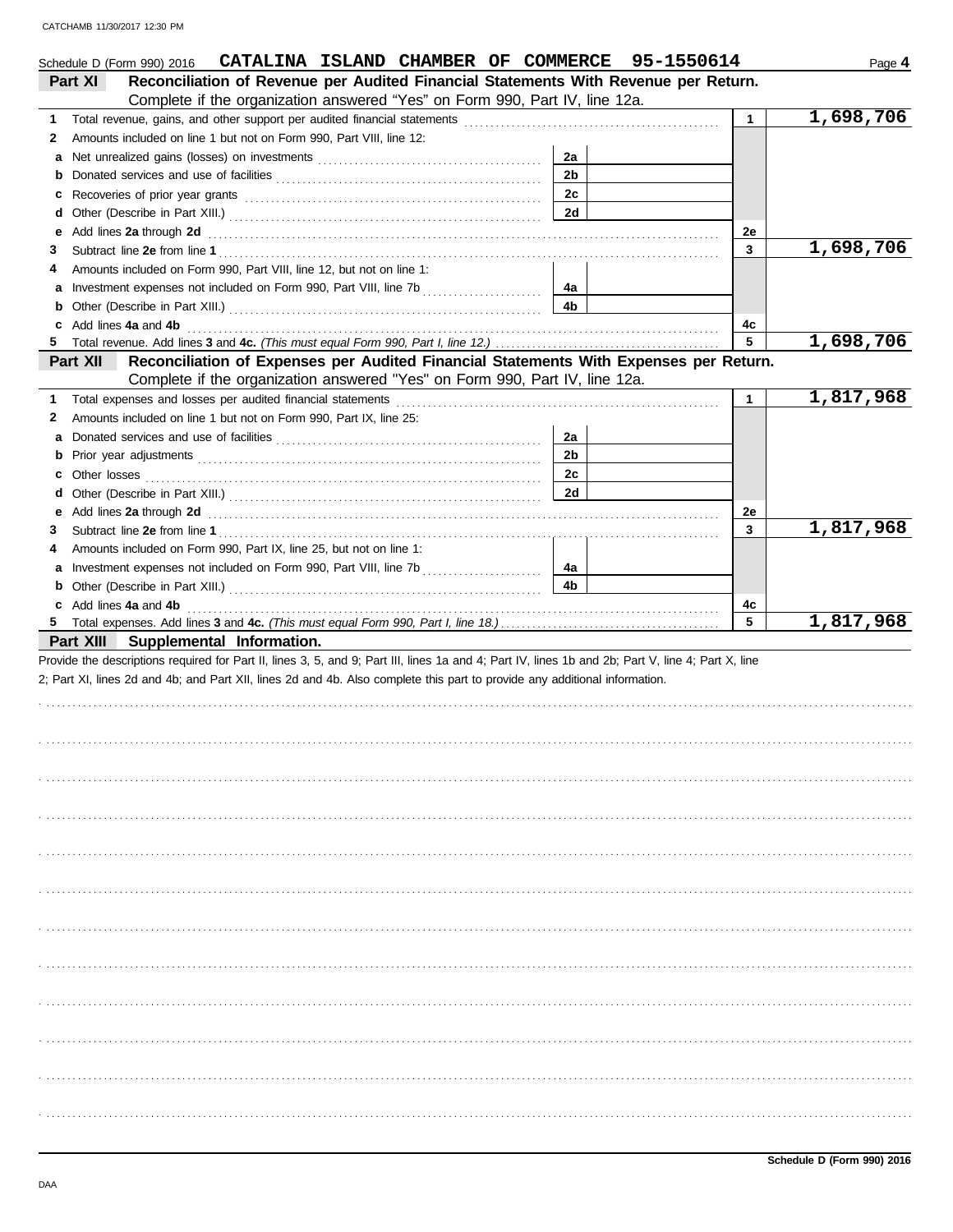|           | Schedule D (Form 990) 2016 |                                      |  |  | CATALINA ISLAND CHAMBER OF COMMERCE 95-1550614 | Page 5 |
|-----------|----------------------------|--------------------------------------|--|--|------------------------------------------------|--------|
| Part XIII |                            | Supplemental Information (continued) |  |  |                                                |        |
|           |                            |                                      |  |  |                                                |        |
|           |                            |                                      |  |  |                                                |        |
|           |                            |                                      |  |  |                                                |        |
|           |                            |                                      |  |  |                                                |        |
|           |                            |                                      |  |  |                                                |        |
|           |                            |                                      |  |  |                                                |        |
|           |                            |                                      |  |  |                                                |        |
|           |                            |                                      |  |  |                                                |        |
|           |                            |                                      |  |  |                                                |        |
|           |                            |                                      |  |  |                                                |        |
|           |                            |                                      |  |  |                                                |        |
|           |                            |                                      |  |  |                                                |        |
|           |                            |                                      |  |  |                                                |        |
|           |                            |                                      |  |  |                                                |        |
|           |                            |                                      |  |  |                                                |        |
|           |                            |                                      |  |  |                                                |        |
|           |                            |                                      |  |  |                                                |        |
|           |                            |                                      |  |  |                                                |        |
|           |                            |                                      |  |  |                                                |        |
|           |                            |                                      |  |  |                                                |        |
|           |                            |                                      |  |  |                                                |        |
|           |                            |                                      |  |  |                                                |        |
|           |                            |                                      |  |  |                                                |        |
|           |                            |                                      |  |  |                                                |        |
|           |                            |                                      |  |  |                                                |        |
|           |                            |                                      |  |  |                                                |        |
|           |                            |                                      |  |  |                                                |        |
|           |                            |                                      |  |  |                                                |        |
|           |                            |                                      |  |  |                                                |        |
|           |                            |                                      |  |  |                                                |        |
|           |                            |                                      |  |  |                                                |        |
|           |                            |                                      |  |  |                                                |        |
|           |                            |                                      |  |  |                                                |        |
|           |                            |                                      |  |  |                                                |        |
|           |                            |                                      |  |  |                                                |        |
|           |                            |                                      |  |  |                                                |        |
|           |                            |                                      |  |  |                                                |        |
|           |                            |                                      |  |  |                                                |        |
|           |                            |                                      |  |  |                                                |        |
|           |                            |                                      |  |  |                                                |        |
|           |                            |                                      |  |  |                                                |        |
|           |                            |                                      |  |  |                                                |        |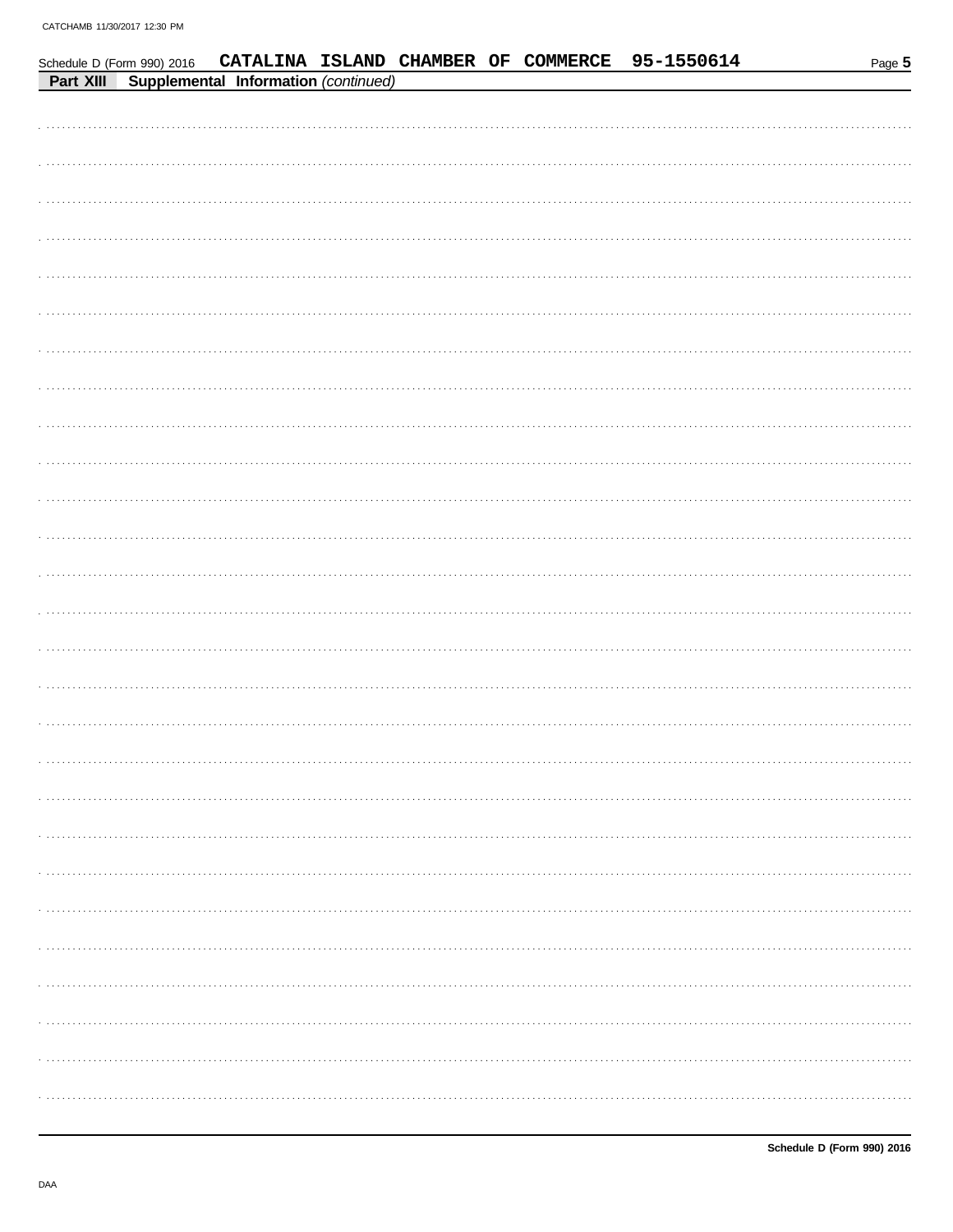|                   | <b>SCHEDULE M</b>                                                                                                  |                              |                                                                                            | <b>Noncash Contributions</b> |                                     | OMB No. 1545-0047              |     |    |
|-------------------|--------------------------------------------------------------------------------------------------------------------|------------------------------|--------------------------------------------------------------------------------------------|------------------------------|-------------------------------------|--------------------------------|-----|----|
|                   | (Form 990)                                                                                                         |                              |                                                                                            |                              |                                     |                                |     |    |
|                   |                                                                                                                    |                              | La Complete if the organizations answered "Yes" on Form 990, Part IV, lines 29 or 30.      |                              | 2016                                |                                |     |    |
|                   | Department of the Treasury                                                                                         | <b>U</b> Attach to Form 990. | La Information about Schedule M (Form 990) and its instructions is at www.irs.gov/form990. |                              | <b>Open To Public</b><br>Inspection |                                |     |    |
|                   | Internal Revenue Service<br>Name of the organization                                                               |                              |                                                                                            |                              |                                     | Employer identification number |     |    |
|                   |                                                                                                                    |                              | CATALINA ISLAND CHAMBER OF COMMERCE                                                        |                              |                                     |                                |     |    |
|                   | AND VISITORS BUREAU<br>Part I                                                                                      |                              |                                                                                            |                              |                                     | 95-1550614                     |     |    |
|                   | <b>Types of Property</b>                                                                                           |                              |                                                                                            | (c)                          |                                     |                                |     |    |
|                   |                                                                                                                    | (a)<br>Check if              | (b)<br>Number of contributions or                                                          | Noncash contribution         |                                     | (d)<br>Method of determining   |     |    |
|                   |                                                                                                                    | applicable                   | items contributed                                                                          | amounts reported on          |                                     | noncash contribution amounts   |     |    |
|                   |                                                                                                                    |                              |                                                                                            | Form 990, Part VIII, line 1g |                                     |                                |     |    |
| 1                 | Art - Works of art [11] [11] Art - Works of art                                                                    |                              |                                                                                            |                              |                                     |                                |     |    |
| $\mathbf{2}$<br>3 | Art - Historical treasures                                                                                         |                              |                                                                                            |                              |                                     |                                |     |    |
|                   | Art - Fractional interests                                                                                         |                              |                                                                                            |                              |                                     |                                |     |    |
| 4                 | Books and publications                                                                                             |                              |                                                                                            |                              |                                     |                                |     |    |
| 5                 | Clothing and household                                                                                             |                              |                                                                                            |                              |                                     |                                |     |    |
|                   |                                                                                                                    |                              |                                                                                            |                              |                                     |                                |     |    |
| 6                 | Cars and other vehicles                                                                                            |                              |                                                                                            |                              |                                     |                                |     |    |
| 7                 | Boats and planes                                                                                                   |                              |                                                                                            |                              |                                     |                                |     |    |
| 8                 | Intellectual property                                                                                              |                              |                                                                                            |                              |                                     |                                |     |    |
| 9                 | Securities - Publicly traded                                                                                       |                              |                                                                                            |                              |                                     |                                |     |    |
| 10                | Securities - Closely held stock                                                                                    |                              |                                                                                            |                              |                                     |                                |     |    |
| 11                | Securities - Partnership, LLC,                                                                                     |                              |                                                                                            |                              |                                     |                                |     |    |
|                   | or trust interests                                                                                                 |                              |                                                                                            |                              |                                     |                                |     |    |
| 12                | Securities - Miscellaneous [11]                                                                                    |                              |                                                                                            |                              |                                     |                                |     |    |
| 13                | Qualified conservation                                                                                             |                              |                                                                                            |                              |                                     |                                |     |    |
|                   | contribution - Historic                                                                                            |                              |                                                                                            |                              |                                     |                                |     |    |
|                   | structures                                                                                                         |                              |                                                                                            |                              |                                     |                                |     |    |
| 14                | Qualified conservation                                                                                             |                              |                                                                                            |                              |                                     |                                |     |    |
|                   |                                                                                                                    |                              |                                                                                            |                              |                                     |                                |     |    |
| 15                | Real estate - Residential                                                                                          |                              |                                                                                            |                              |                                     |                                |     |    |
| 16                | Real estate - Commercial                                                                                           |                              |                                                                                            |                              |                                     |                                |     |    |
| 17                | Real estate - Other                                                                                                |                              |                                                                                            |                              |                                     |                                |     |    |
| 18                |                                                                                                                    |                              |                                                                                            |                              |                                     |                                |     |    |
| 19                | Food inventory                                                                                                     |                              |                                                                                            |                              |                                     |                                |     |    |
| 20                | Drugs and medical supplies                                                                                         |                              |                                                                                            |                              |                                     |                                |     |    |
| 21                | Taxidermy                                                                                                          |                              |                                                                                            |                              |                                     |                                |     |    |
| 22                | Historical artifacts                                                                                               |                              |                                                                                            |                              |                                     |                                |     |    |
| 23                | Scientific specimens                                                                                               |                              |                                                                                            |                              |                                     |                                |     |    |
| 24                | Archeological artifacts                                                                                            |                              |                                                                                            |                              |                                     |                                |     |    |
| 25                |                                                                                                                    | $\mathbf x$                  | $\overline{2}$                                                                             | 25,341                       |                                     |                                |     |    |
|                   |                                                                                                                    |                              |                                                                                            |                              |                                     |                                |     |    |
| 26                |                                                                                                                    |                              |                                                                                            |                              |                                     |                                |     |    |
| 27                |                                                                                                                    |                              |                                                                                            |                              |                                     |                                |     |    |
| 28                | Other $\mathbf{u}$ (                                                                                               |                              |                                                                                            |                              |                                     |                                |     |    |
| 29                | Number of Forms 8283 received by the organization during the tax year for contributions for                        |                              |                                                                                            |                              |                                     |                                |     |    |
|                   | which the organization completed Form 8283, Part IV, Donee Acknowledgement                                         |                              |                                                                                            |                              | 29                                  |                                |     |    |
|                   |                                                                                                                    |                              |                                                                                            |                              |                                     |                                | Yes | No |
| 30a               | During the year, did the organization receive by contribution any property reported in Part I, lines 1 through     |                              |                                                                                            |                              |                                     |                                |     |    |
|                   | 28, that it must hold for at least three years from the date of the initial contribution, and which isn't required |                              |                                                                                            |                              |                                     |                                |     |    |
|                   |                                                                                                                    |                              |                                                                                            |                              |                                     | 30a                            |     | x  |

| b   | If "Yes," describe the arrangement in Part II.                                                                    |     |  |
|-----|-------------------------------------------------------------------------------------------------------------------|-----|--|
| 31  | Does the organization have a gift acceptance policy that requires the review of any nonstandard                   |     |  |
|     | contributions?                                                                                                    | 31  |  |
| 32a | Does the organization hire or use third parties or related organizations to solicit, process, or sell noncash     |     |  |
|     | contributions?                                                                                                    | 32a |  |
| b   | If "Yes," describe in Part II.                                                                                    |     |  |
| 33  | If the organization didn't report an amount in column (c) for a type of property for which column (a) is checked, |     |  |
|     | describe in Part II.                                                                                              |     |  |

**For Paperwork Reduction Act Notice, see the Instructions for Form 990. Schedule M (Form 990) (2016)**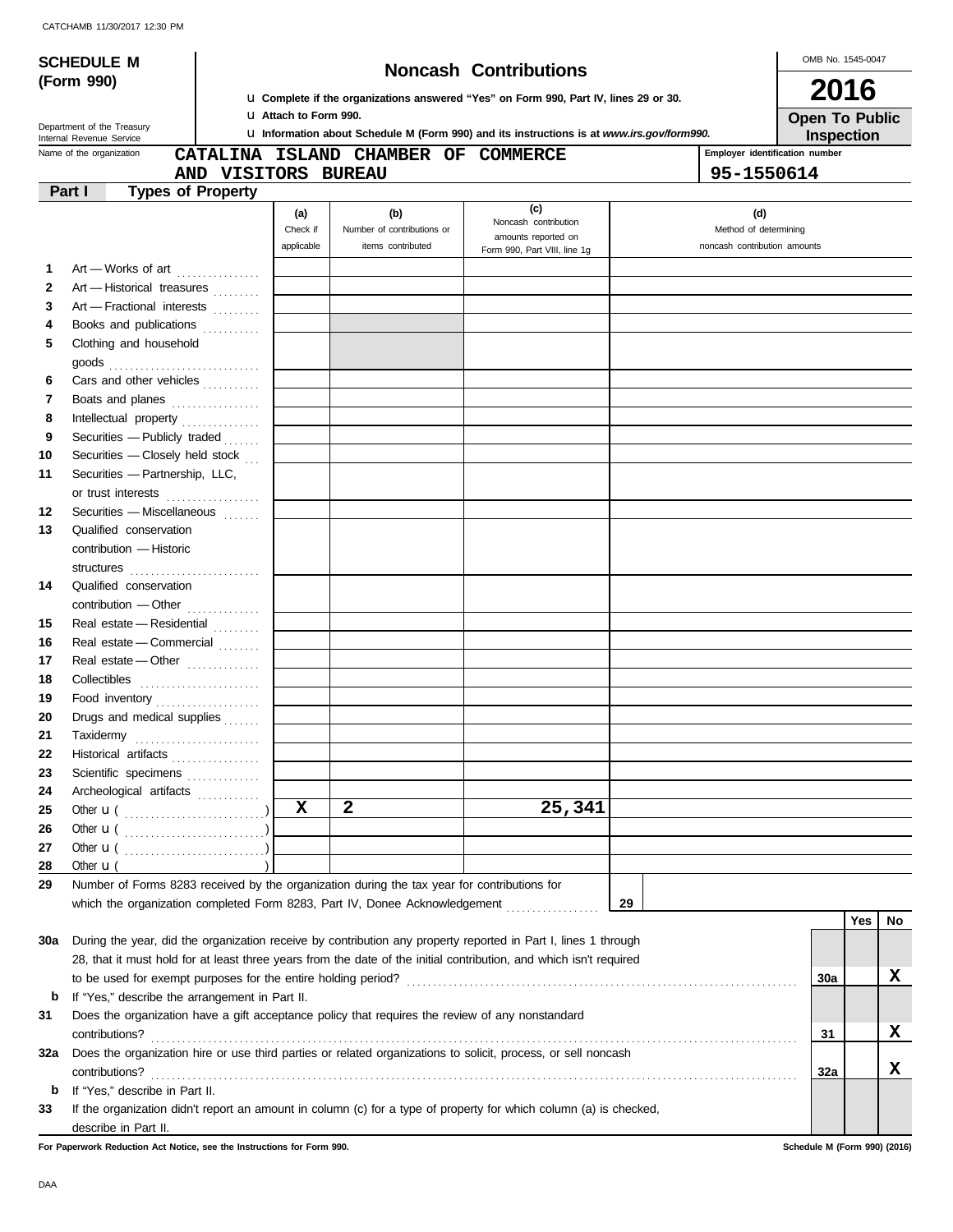| Schedule M (Form 990) (2016) |  |  |  |  | CATALINA ISLAND CHAMBER OF COMMERCE 95-1550614                                                                                                                                                                                                                                                                    |  | Page 2 |
|------------------------------|--|--|--|--|-------------------------------------------------------------------------------------------------------------------------------------------------------------------------------------------------------------------------------------------------------------------------------------------------------------------|--|--------|
| Part II                      |  |  |  |  | Supplemental Information. Provide the information required by Part I, lines 30b, 32b, and 33, and whether<br>the organization is reporting in Part I, column (b), the number of contributions, the number of items received,<br>or a combination of both. Also complete this part for any additional information. |  |        |
|                              |  |  |  |  |                                                                                                                                                                                                                                                                                                                   |  |        |
|                              |  |  |  |  |                                                                                                                                                                                                                                                                                                                   |  |        |
|                              |  |  |  |  |                                                                                                                                                                                                                                                                                                                   |  |        |
|                              |  |  |  |  |                                                                                                                                                                                                                                                                                                                   |  |        |
|                              |  |  |  |  |                                                                                                                                                                                                                                                                                                                   |  |        |
|                              |  |  |  |  |                                                                                                                                                                                                                                                                                                                   |  |        |
|                              |  |  |  |  |                                                                                                                                                                                                                                                                                                                   |  |        |
|                              |  |  |  |  |                                                                                                                                                                                                                                                                                                                   |  |        |
|                              |  |  |  |  |                                                                                                                                                                                                                                                                                                                   |  |        |
|                              |  |  |  |  |                                                                                                                                                                                                                                                                                                                   |  |        |
|                              |  |  |  |  |                                                                                                                                                                                                                                                                                                                   |  |        |
|                              |  |  |  |  |                                                                                                                                                                                                                                                                                                                   |  |        |
|                              |  |  |  |  |                                                                                                                                                                                                                                                                                                                   |  |        |
|                              |  |  |  |  |                                                                                                                                                                                                                                                                                                                   |  |        |
|                              |  |  |  |  |                                                                                                                                                                                                                                                                                                                   |  |        |
|                              |  |  |  |  |                                                                                                                                                                                                                                                                                                                   |  |        |
|                              |  |  |  |  |                                                                                                                                                                                                                                                                                                                   |  |        |
|                              |  |  |  |  |                                                                                                                                                                                                                                                                                                                   |  |        |
|                              |  |  |  |  |                                                                                                                                                                                                                                                                                                                   |  |        |
|                              |  |  |  |  |                                                                                                                                                                                                                                                                                                                   |  |        |
|                              |  |  |  |  |                                                                                                                                                                                                                                                                                                                   |  |        |
|                              |  |  |  |  |                                                                                                                                                                                                                                                                                                                   |  |        |
|                              |  |  |  |  |                                                                                                                                                                                                                                                                                                                   |  |        |
|                              |  |  |  |  |                                                                                                                                                                                                                                                                                                                   |  |        |
|                              |  |  |  |  |                                                                                                                                                                                                                                                                                                                   |  |        |
|                              |  |  |  |  |                                                                                                                                                                                                                                                                                                                   |  |        |
|                              |  |  |  |  |                                                                                                                                                                                                                                                                                                                   |  |        |